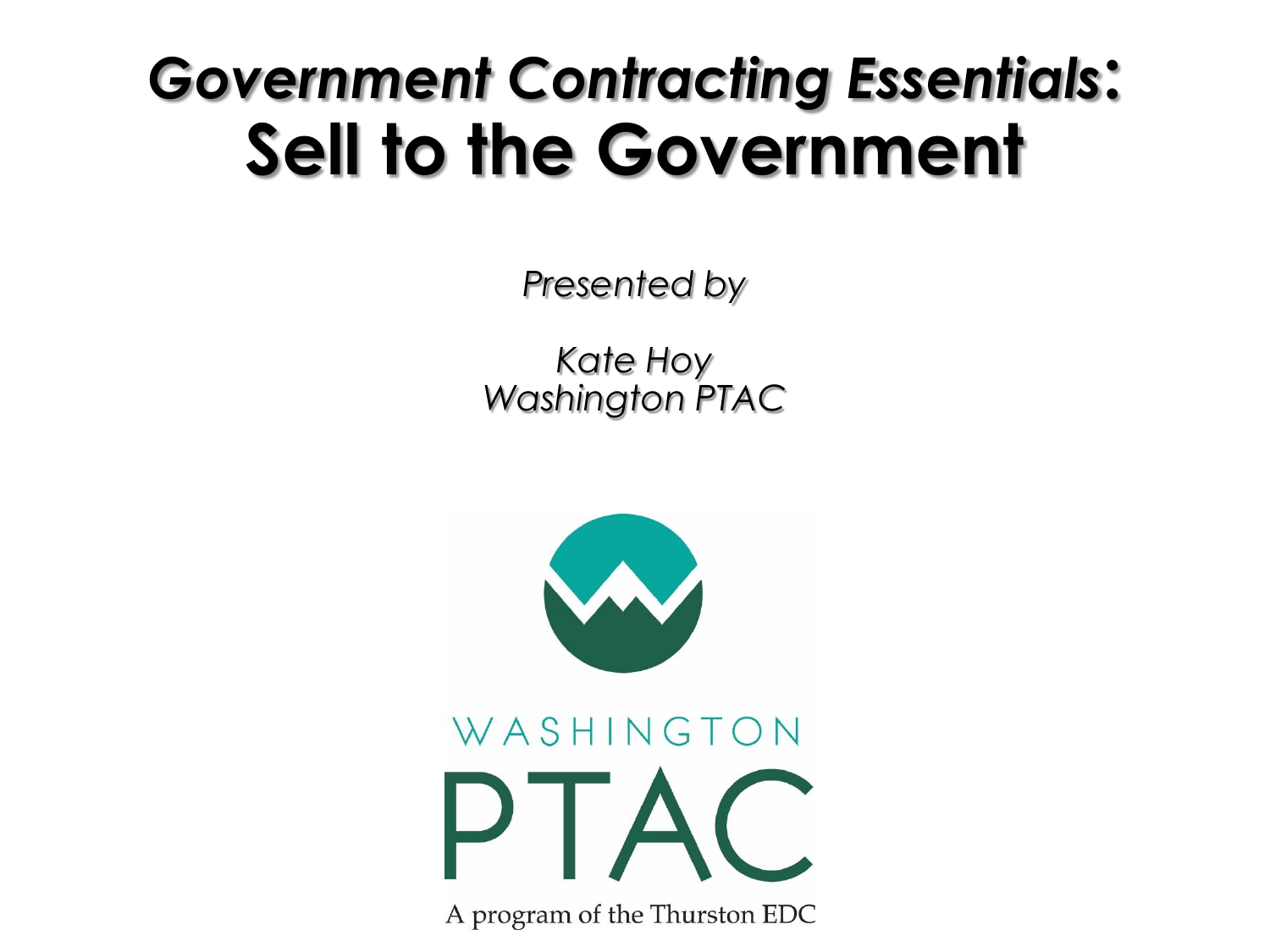## Today's Presentation



- Introduce you to the basics of government contracting
- Introduce you to the basics of certifications
- Next Steps and Resources
- Q & A

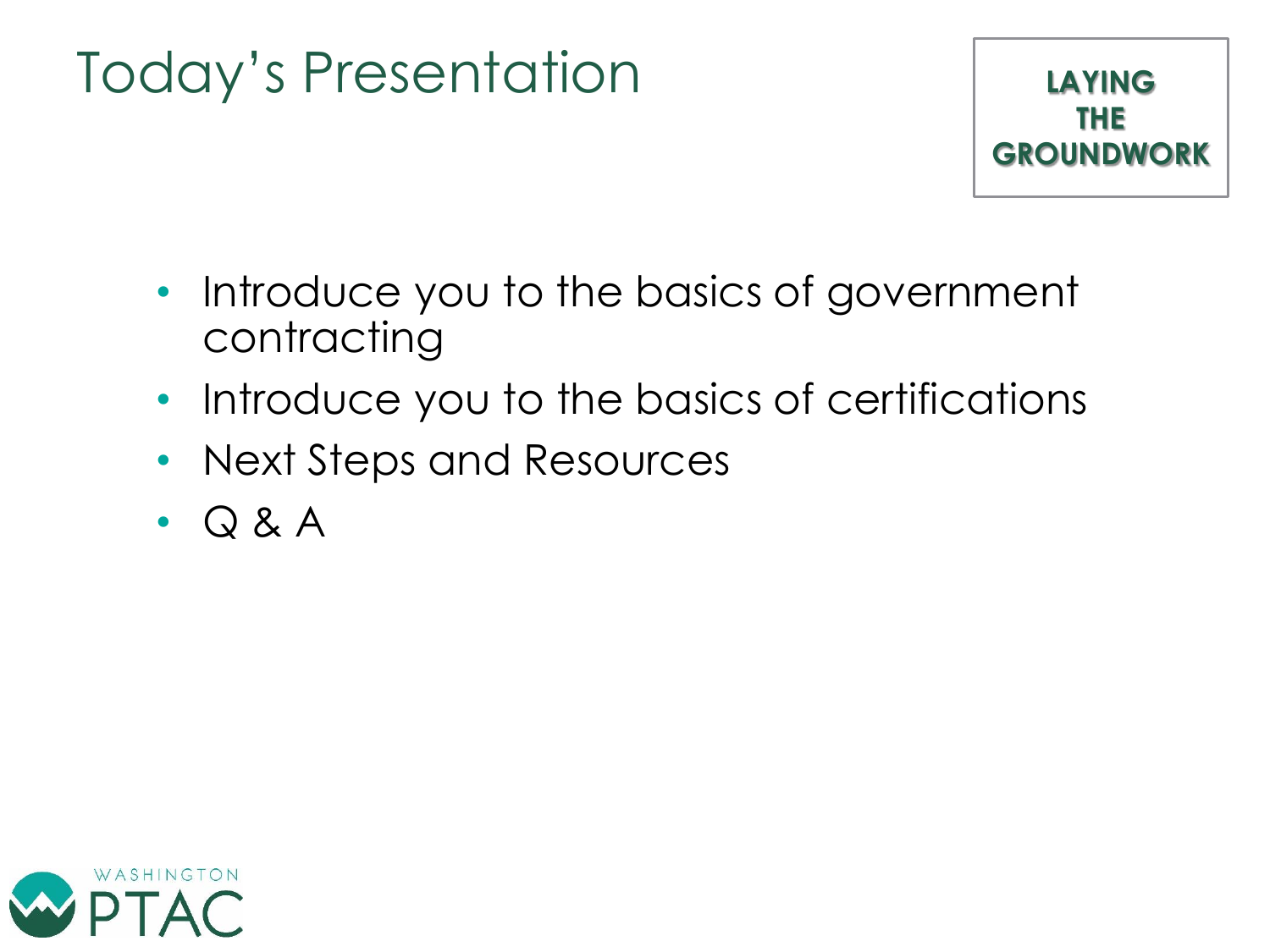# ➢ But first: What is a PTAC??

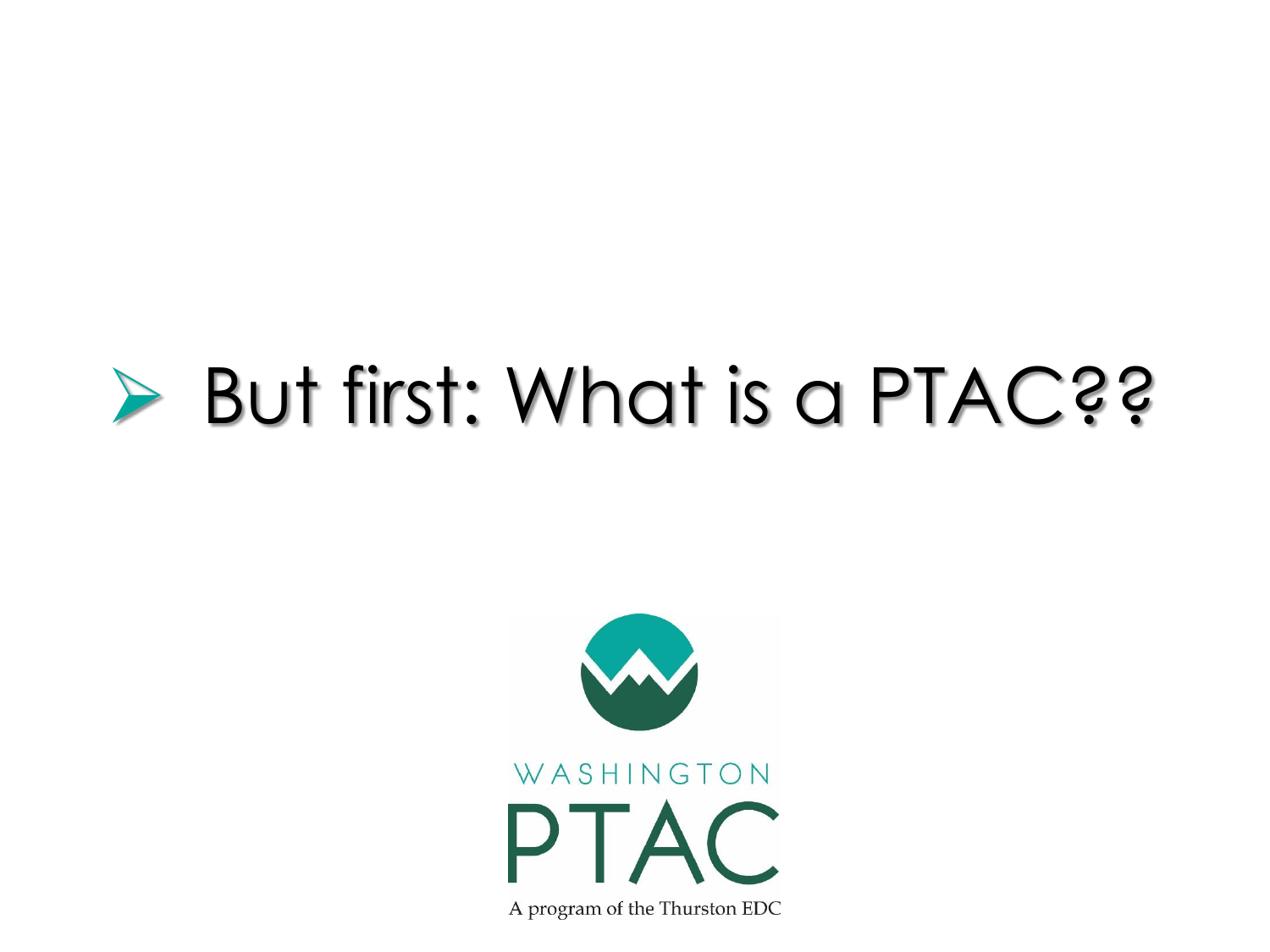## **Washington PTAC Program**

We offer assistance to small businesses who wish to sell to federal, state and local governments.

- Finding opportunities to bid
- Interpreting solicitations and regulations
- Certifications & registrations
- Marketing to government buyers …and much more

We provide these services through:

- Workshops
- One-on-one Counseling Sessions
- Matchmaking events
- Optional Bid Match service *(fee-for service)*



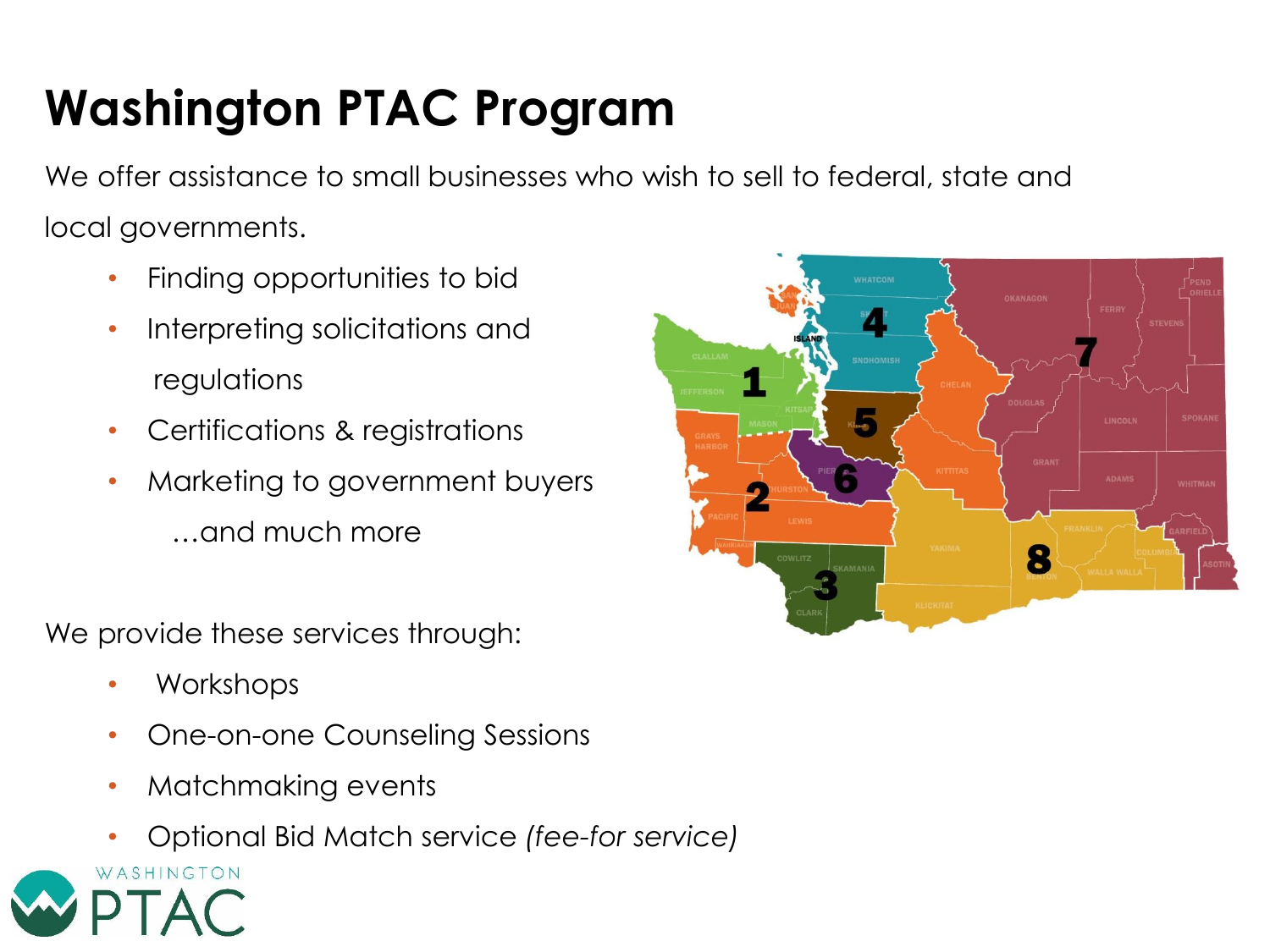Procurement Technical Assistance **Center** 

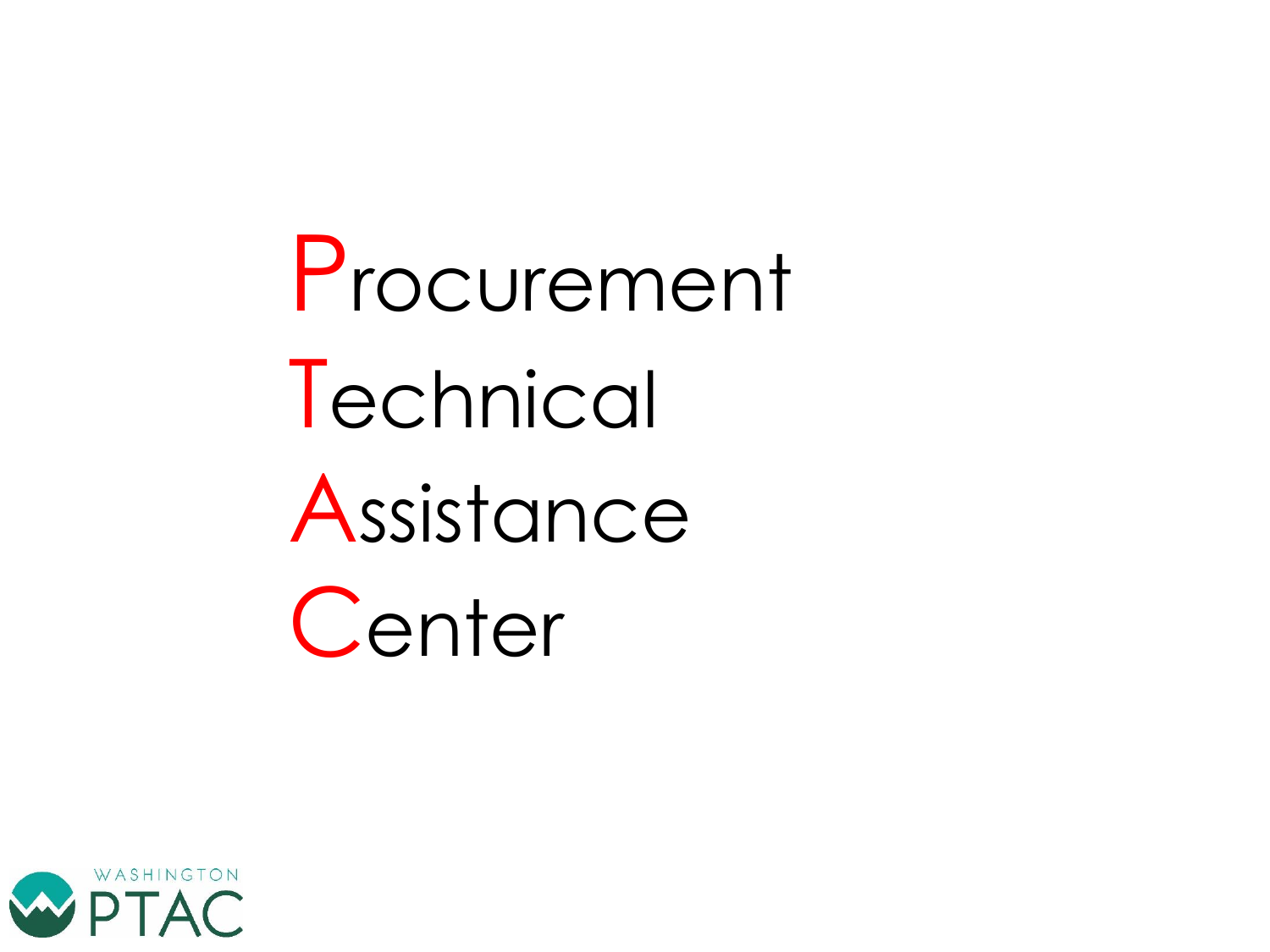# ➢ Basics of Government Procurement

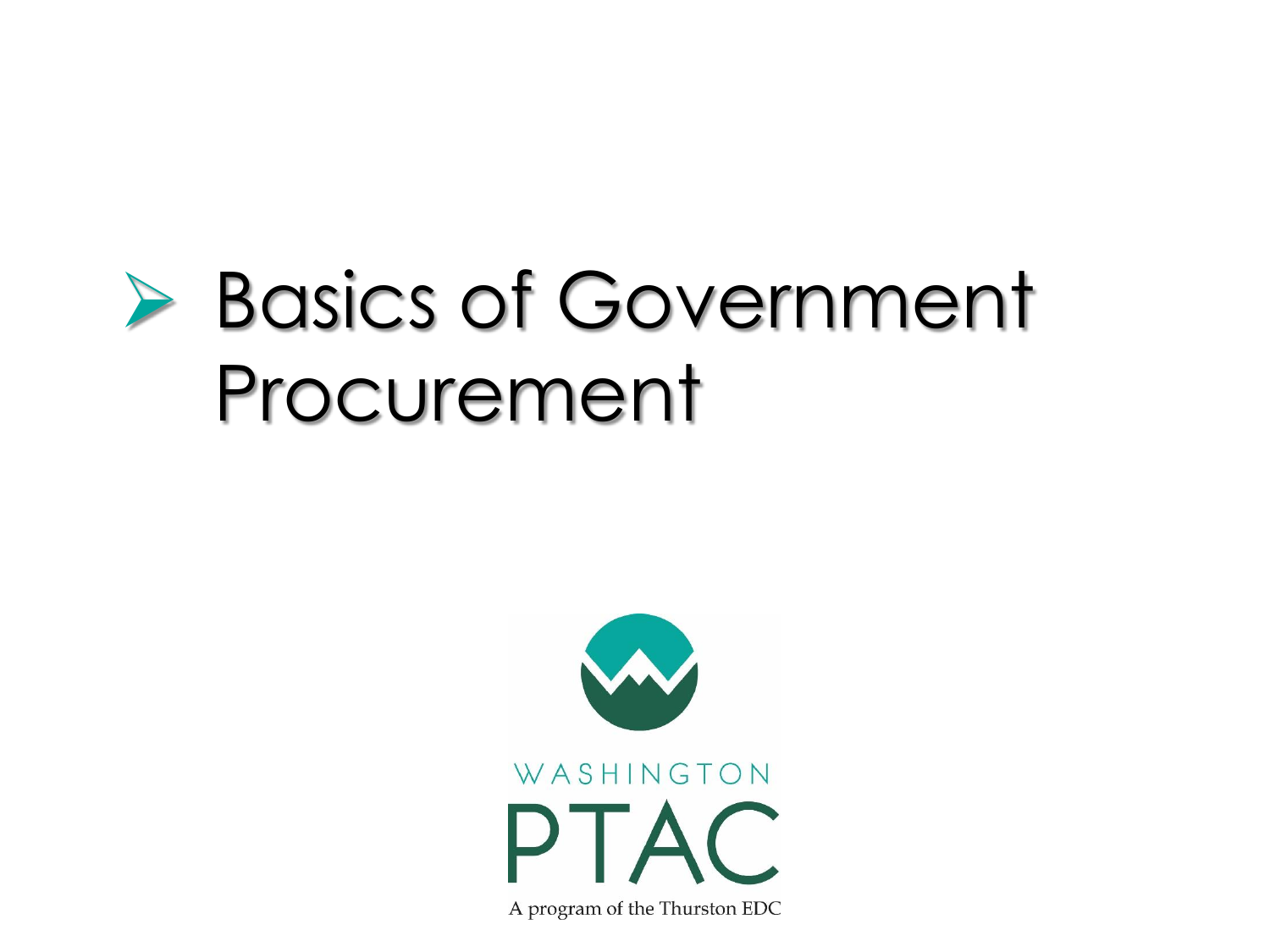## 4 Key Steps to Government Contracting

*1. Research*

*2. Register* on appropriate sites

*3. Respond* to a solicitation

*4. Receive* a contract!!

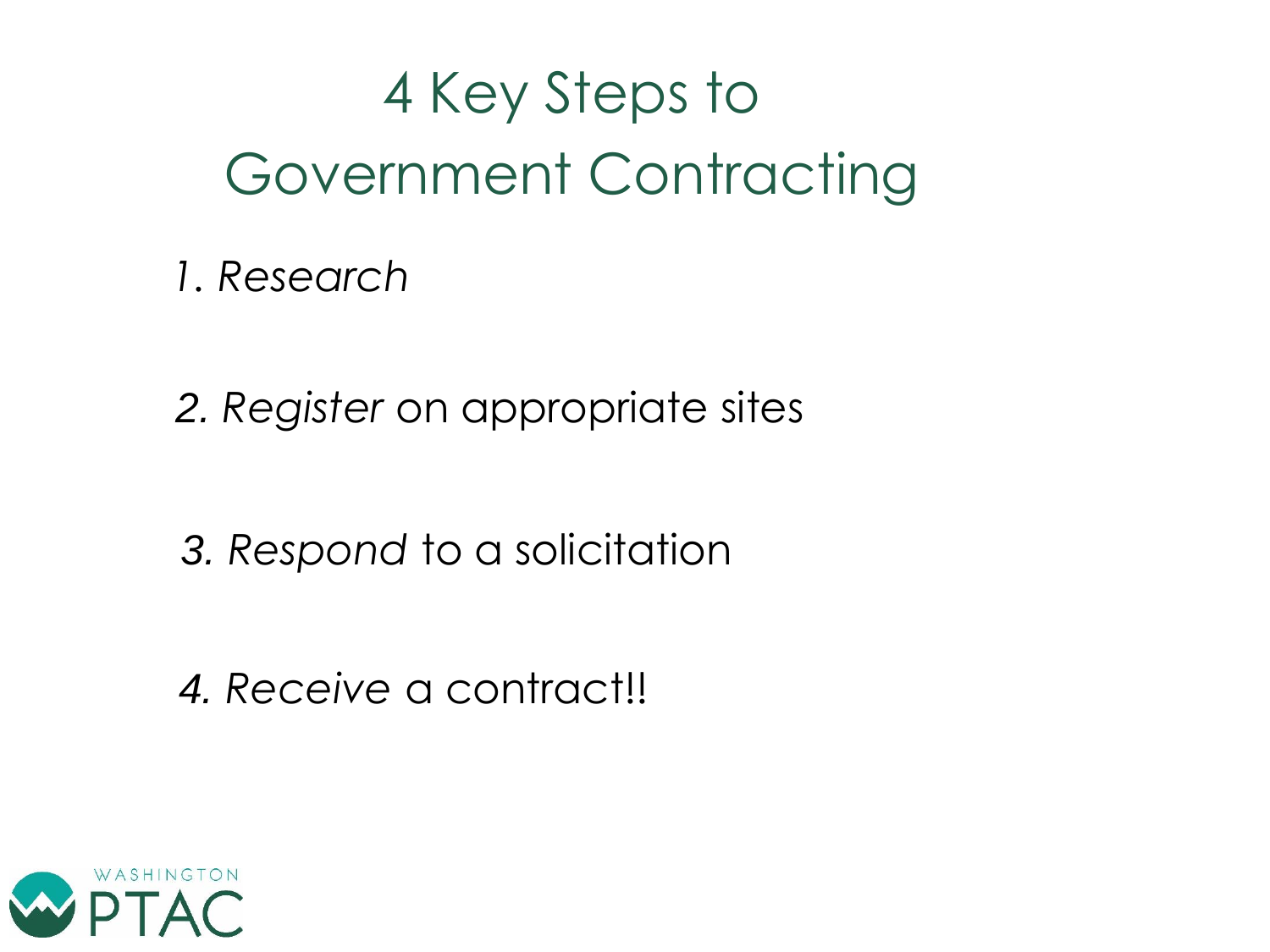## *How* do I get started?

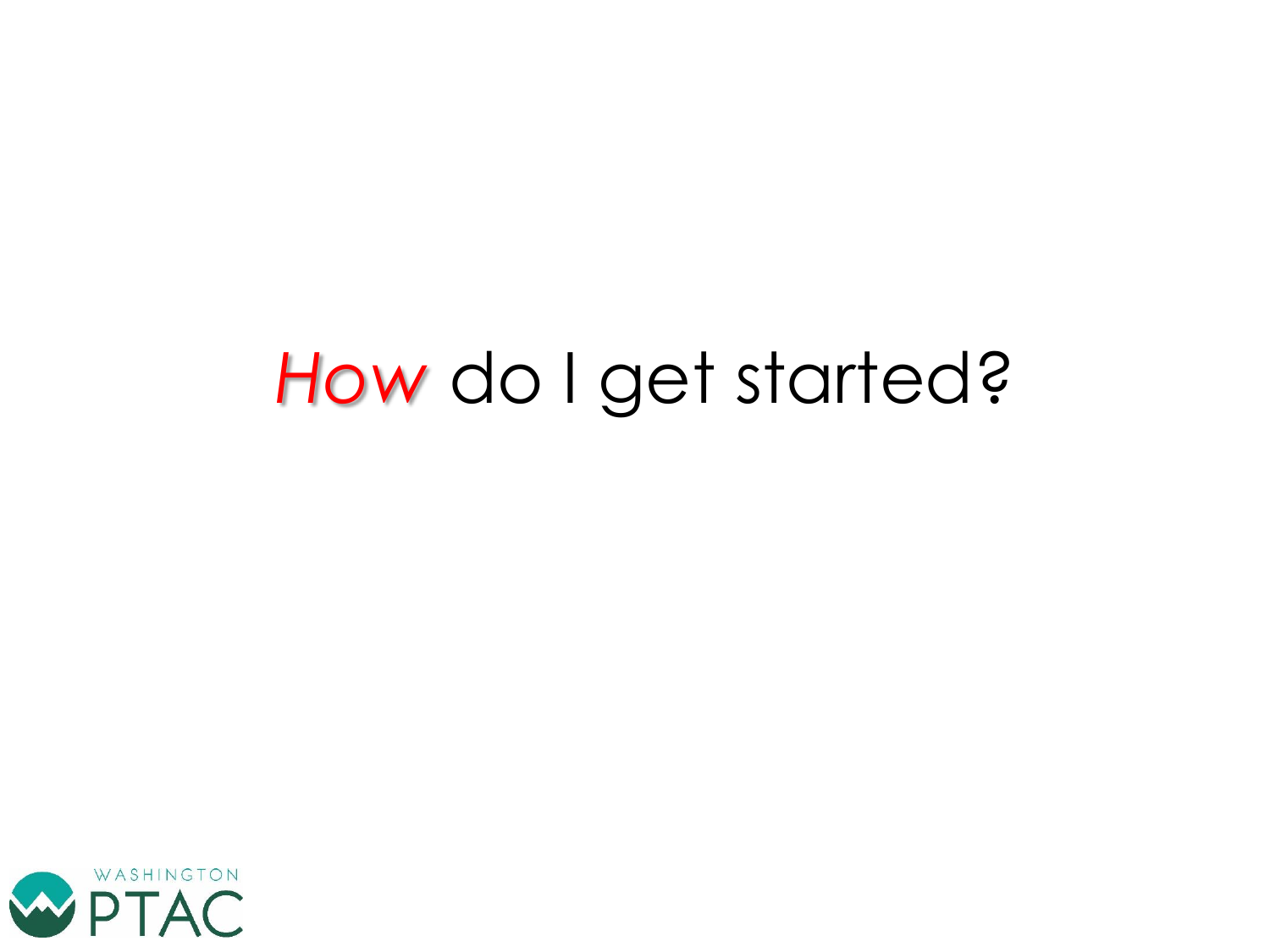### By doing some market research:

WHO am I selling to?

WHAT are they buying?

HOW are they buying it?

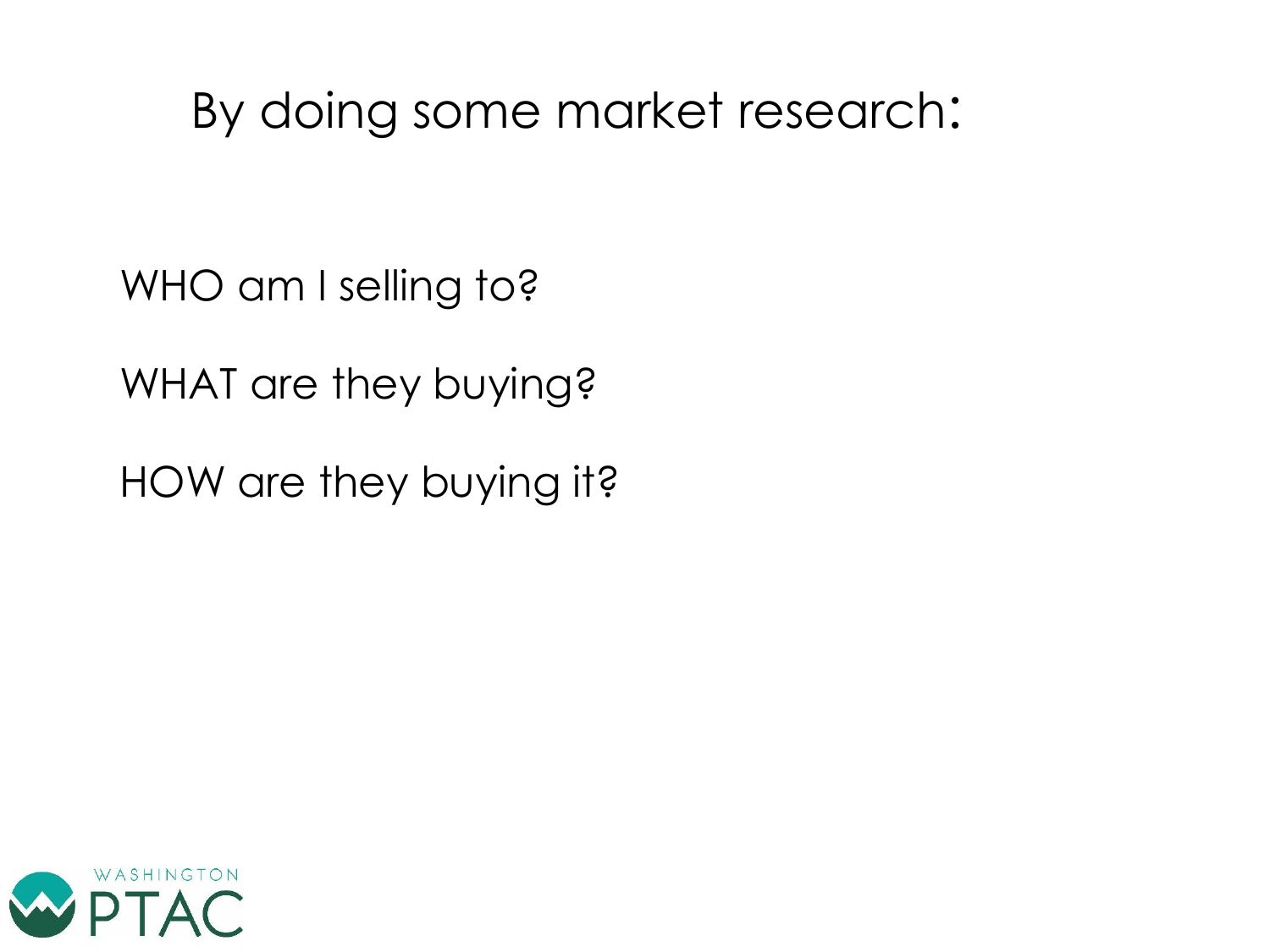## *Who* can I sell to?

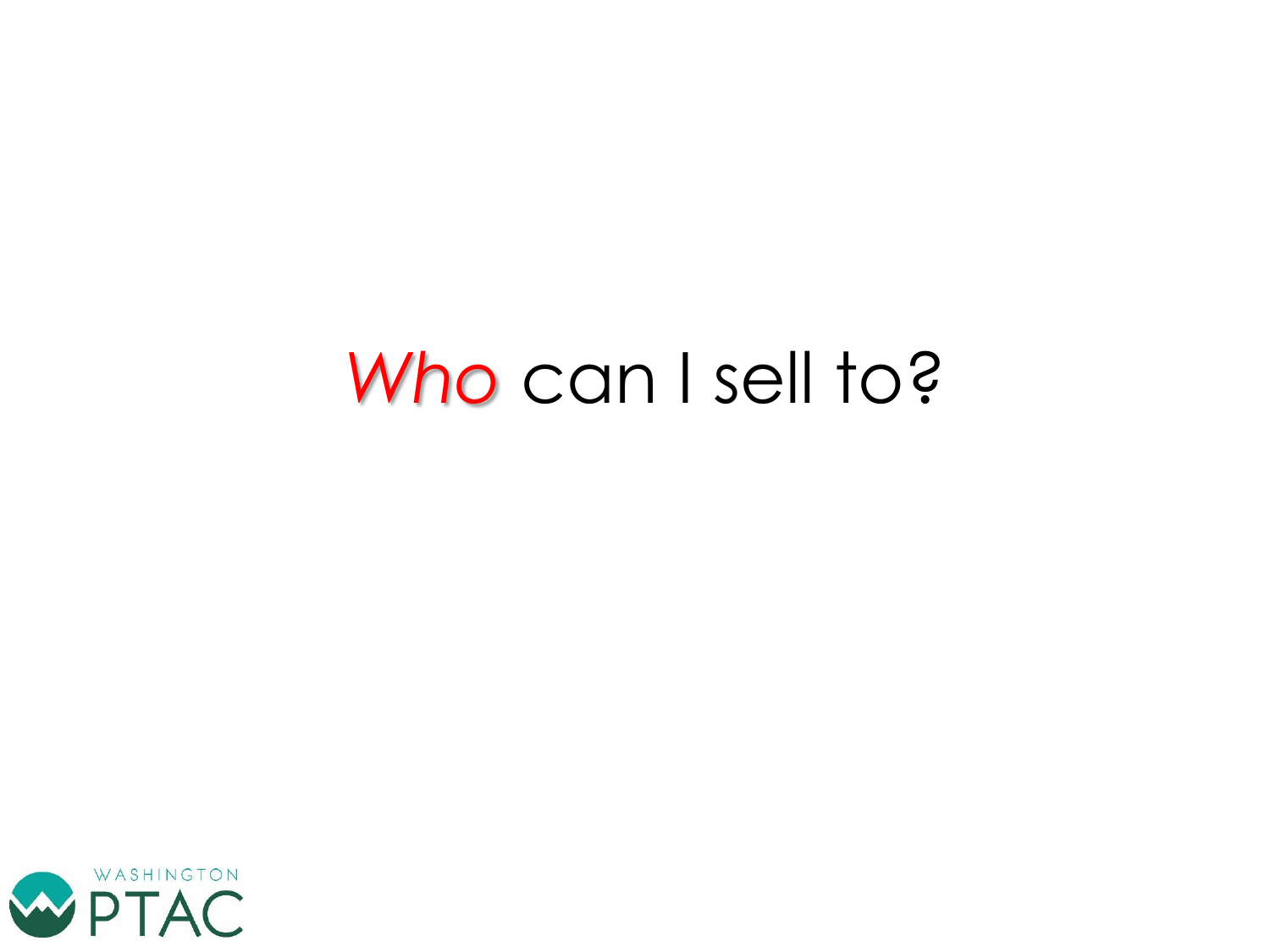#### **Over 2000 Federal Agencies**

### But WAIT! There's more!



#### **Examples Include:**

*Departments of…* Defense **Transportation** Veteran Affairs **Corrections** Homeland Security

*Other* Military bases Border Patrol National Endowment of the Arts US Post Office FAA NASA

(see *List of Federal Agencies* in Wikipedia for more*…)*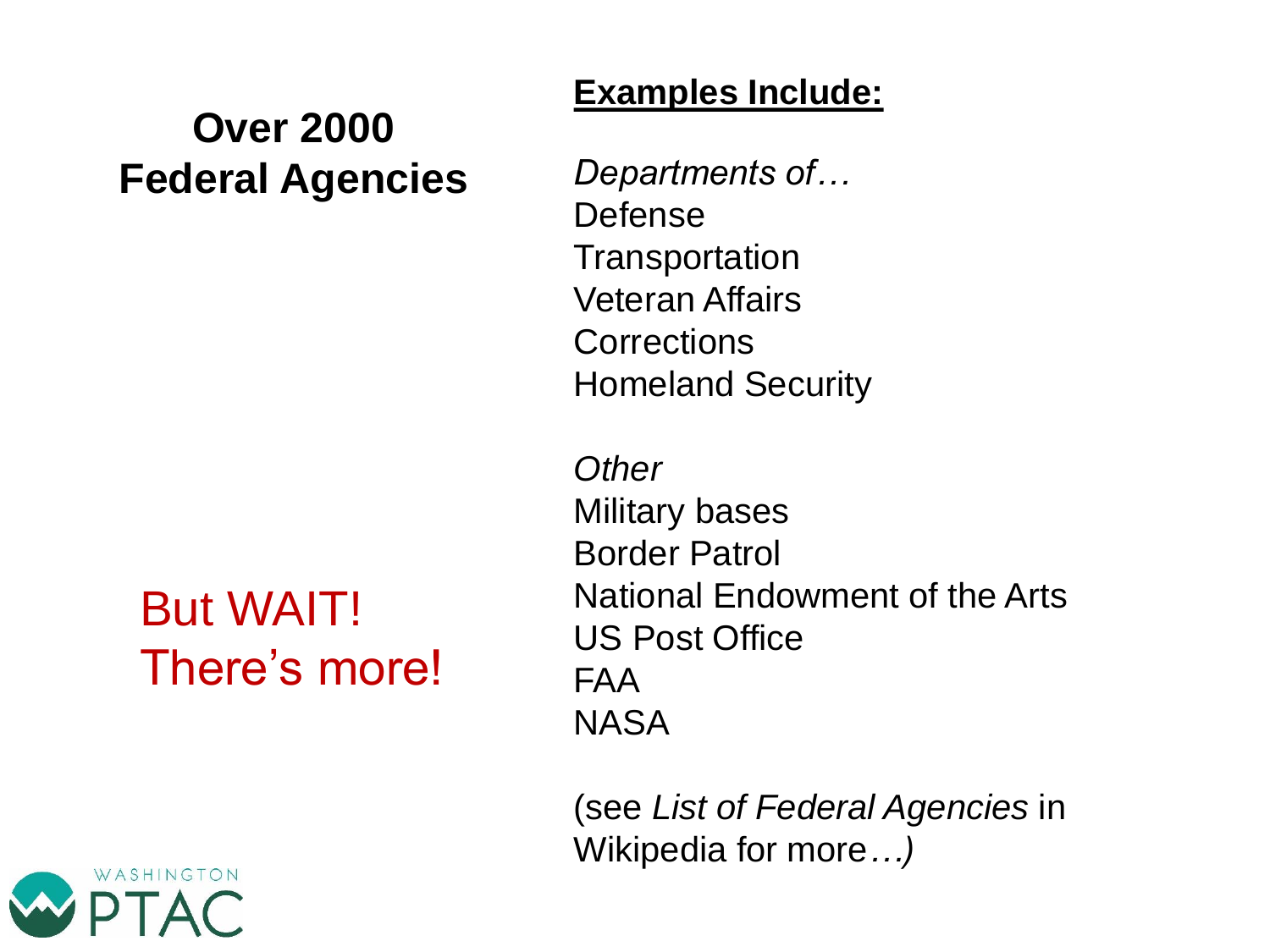#### **Examples Include:**

### **190 State Agencies, Departments and Commissions**

### But WAIT! There's more!

*State Departments of:*  **Transportation** Education **Corrections** 

*Other:* State Convention & Trade Center Wine Commission Office of Tourism Northwest Indian Fisheries Commission Historical Society State Fire Marshal

(see *List of Government Agencies* at access.wa.gov for more….)

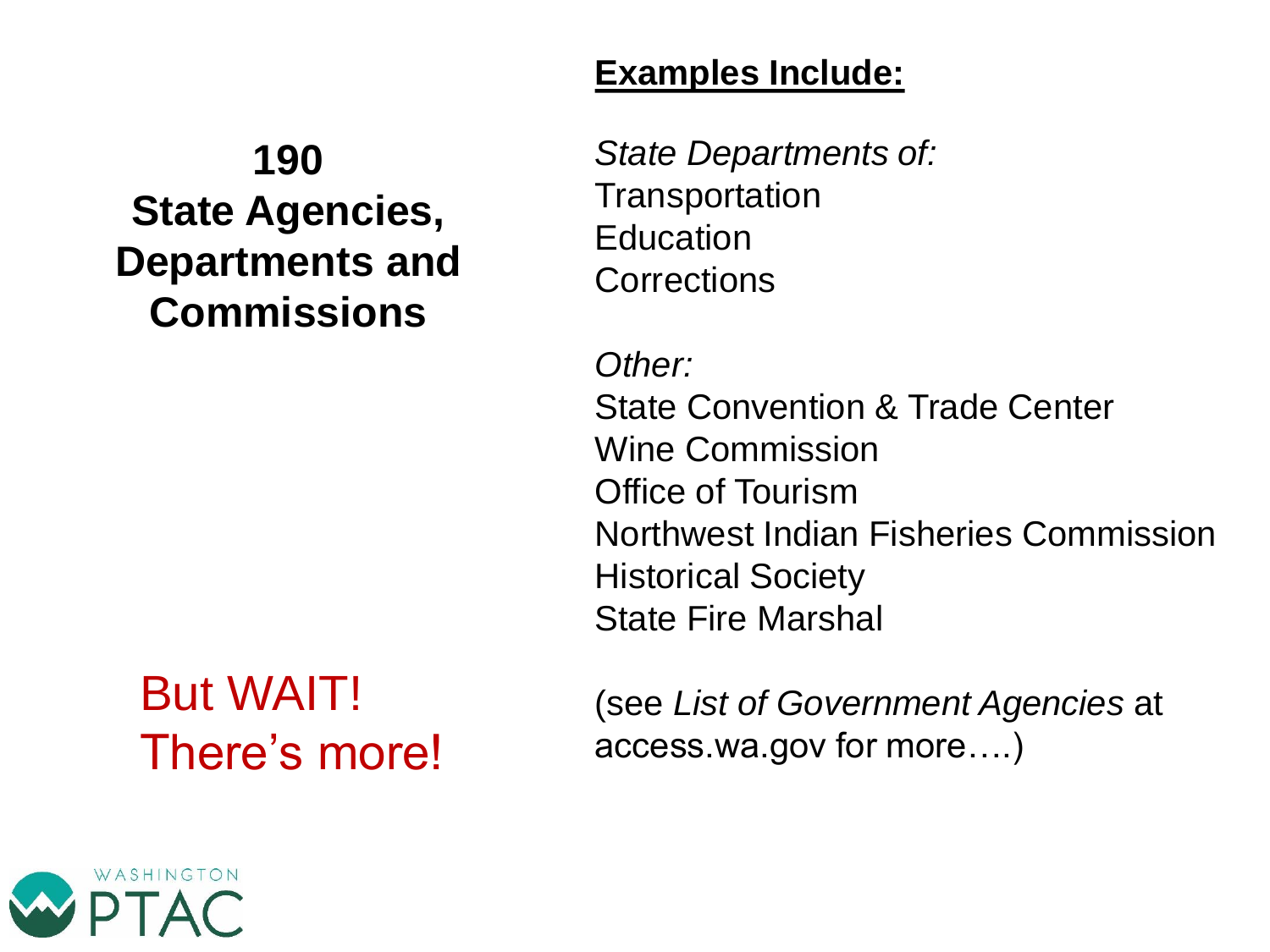#### **Examples Include**

### **39 Counties**

Law Enforcement **Construction** Rural Health Sheriffs Department Parks and Recreation

### But WAIT! There's more!

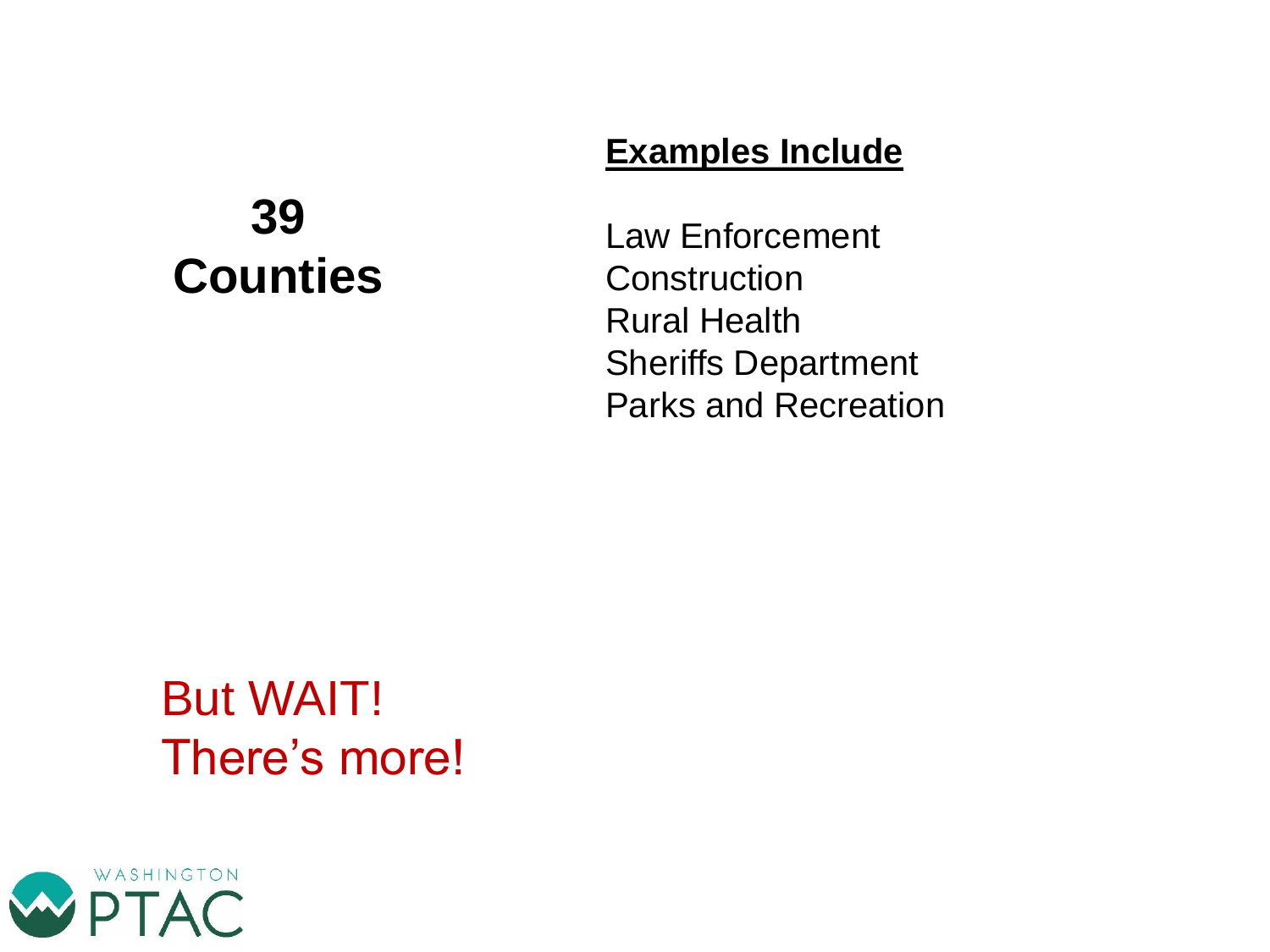### **281 Municipalities (Cities, towns)**

#### **Examples Include**

Law Enforcement Fire Services **Libraries** Parks and Recreation

### But WAIT! There's more!

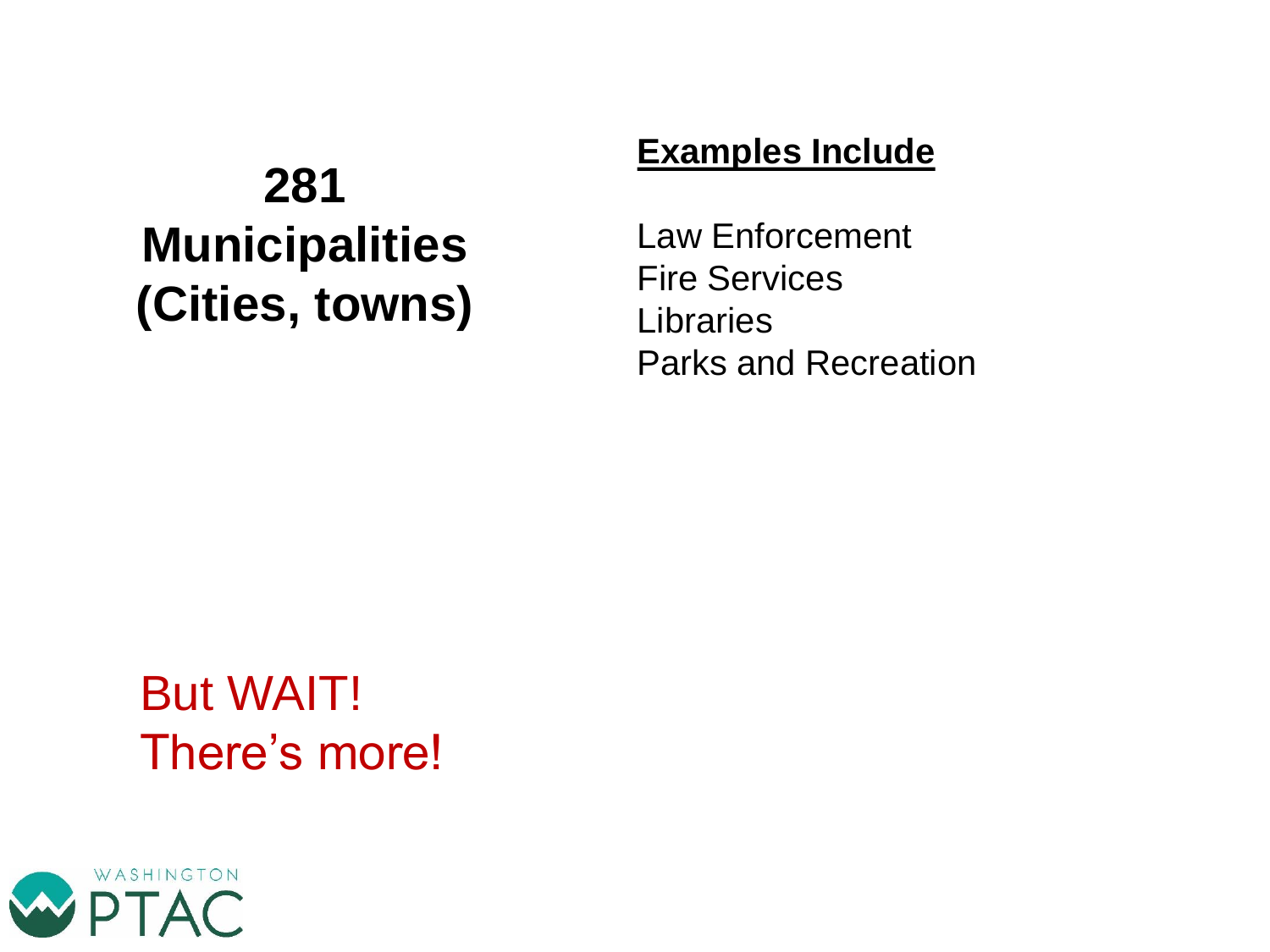Ports

Tribal Entities

Schools, K - 12

State Colleges and other higher education

**Utilities** 

Transit Authorities

49 other states!

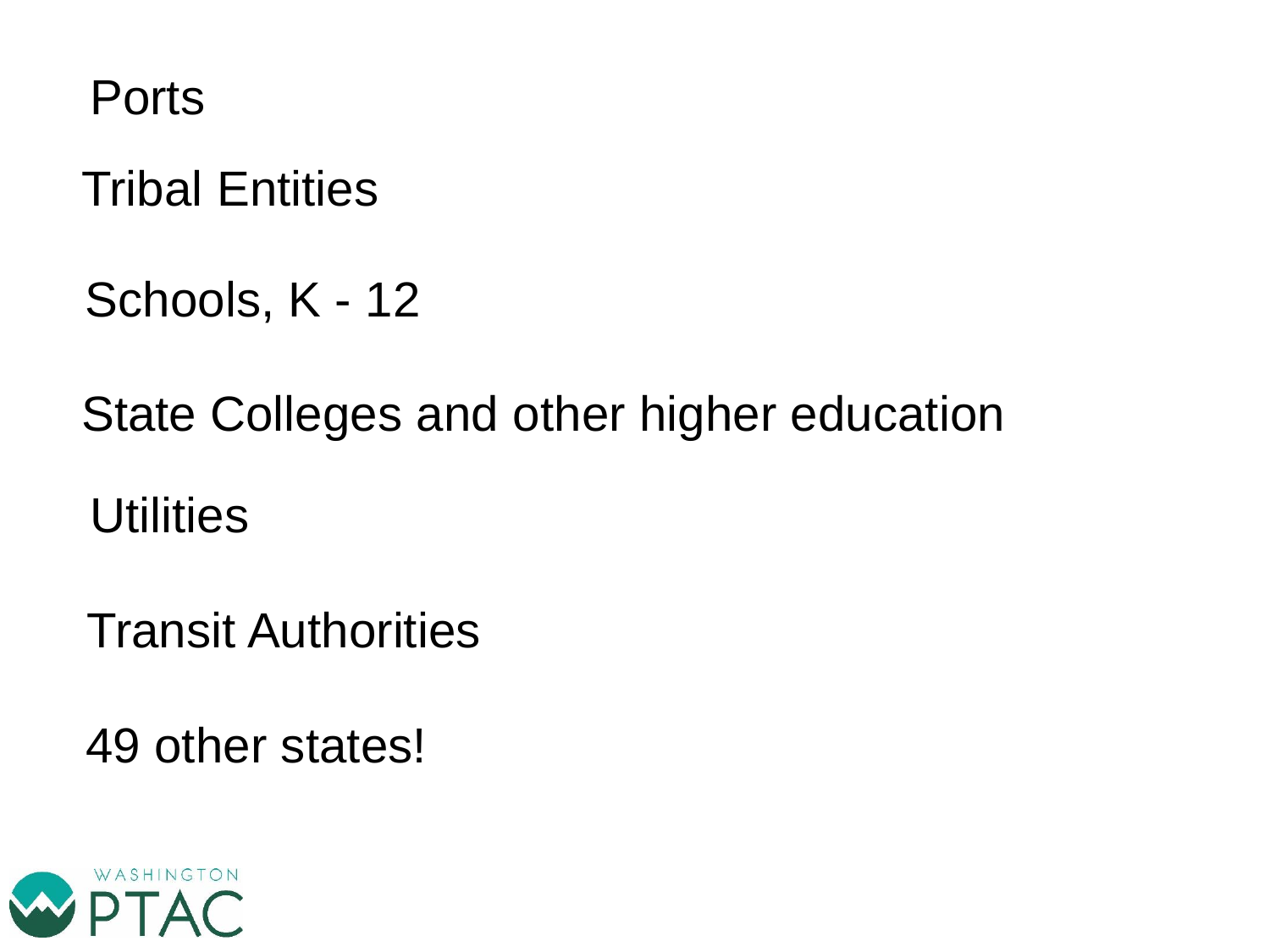# *What* do they buy?

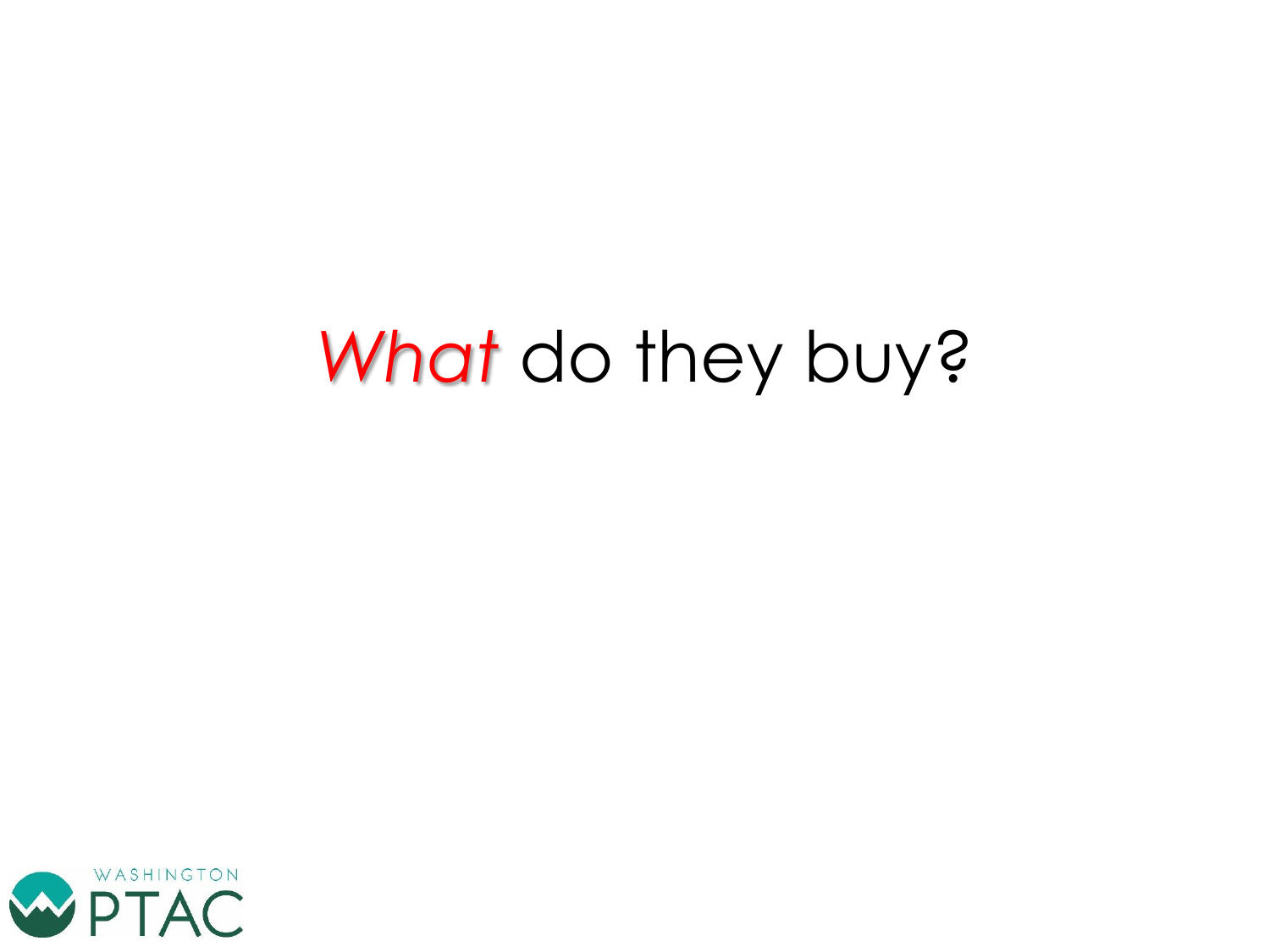### **Specially Funded Projects**

**Consultants** Technology expansion Research Wellness programs On Line training **Website** design/enhancement Wildlife Programs Educational Videos

#### **Construction**

**Engineering** Architecture/Design Surveying, Assessments General Contractors Project Management Environmental Testing



### **Day–to-day Services**

Janitorial Pest Control Vehicles and vehicle maintenance **Staffing** Food Services Printer/copier repair Electrical/Building Repair **Laundry Insurance** 

#### **Products**

Repair/Maintenance Parts Office Supplies Promotional Items Uniforms/badges **Furniture** Computers/hardware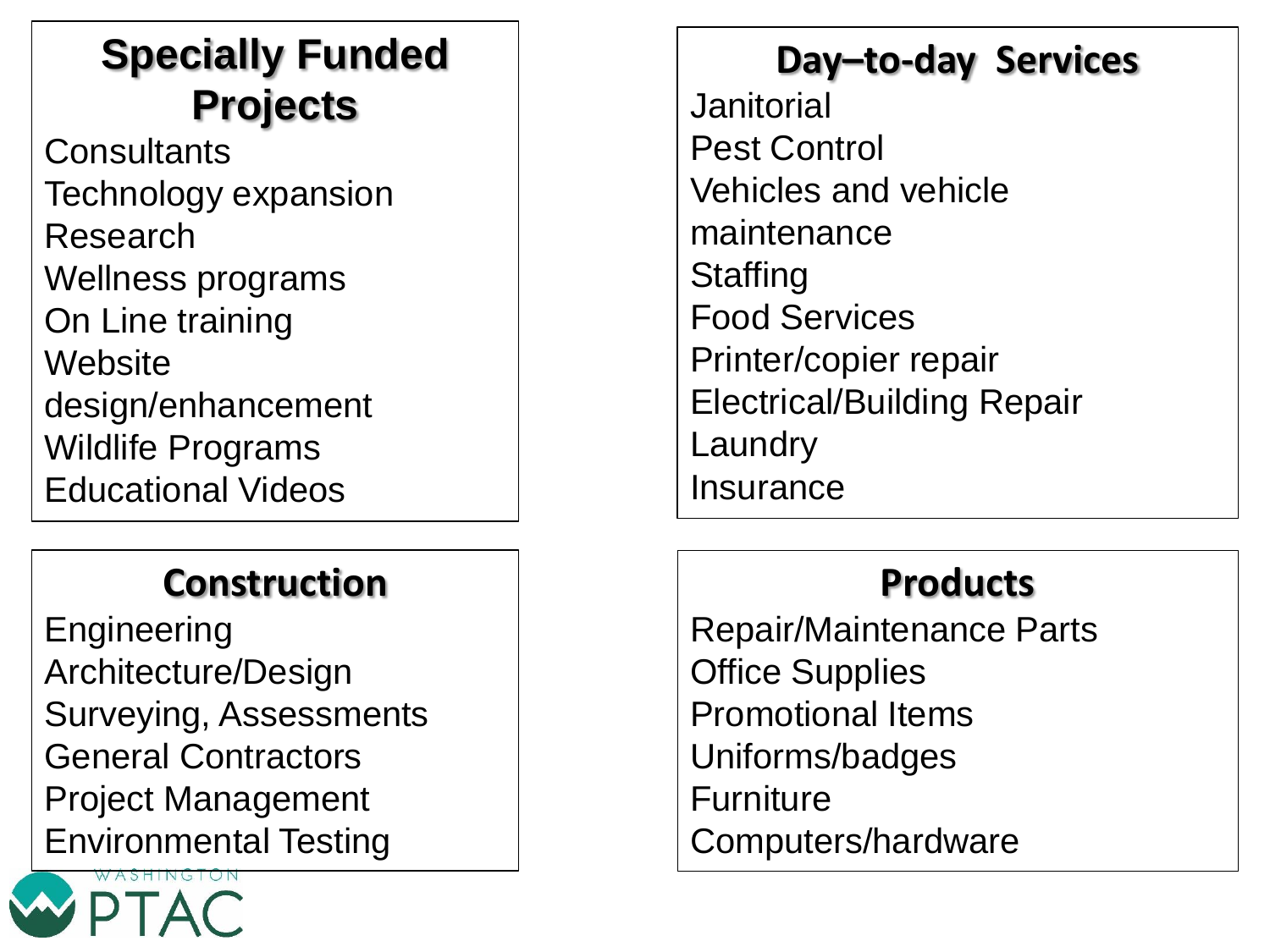# *How* do they buy it?

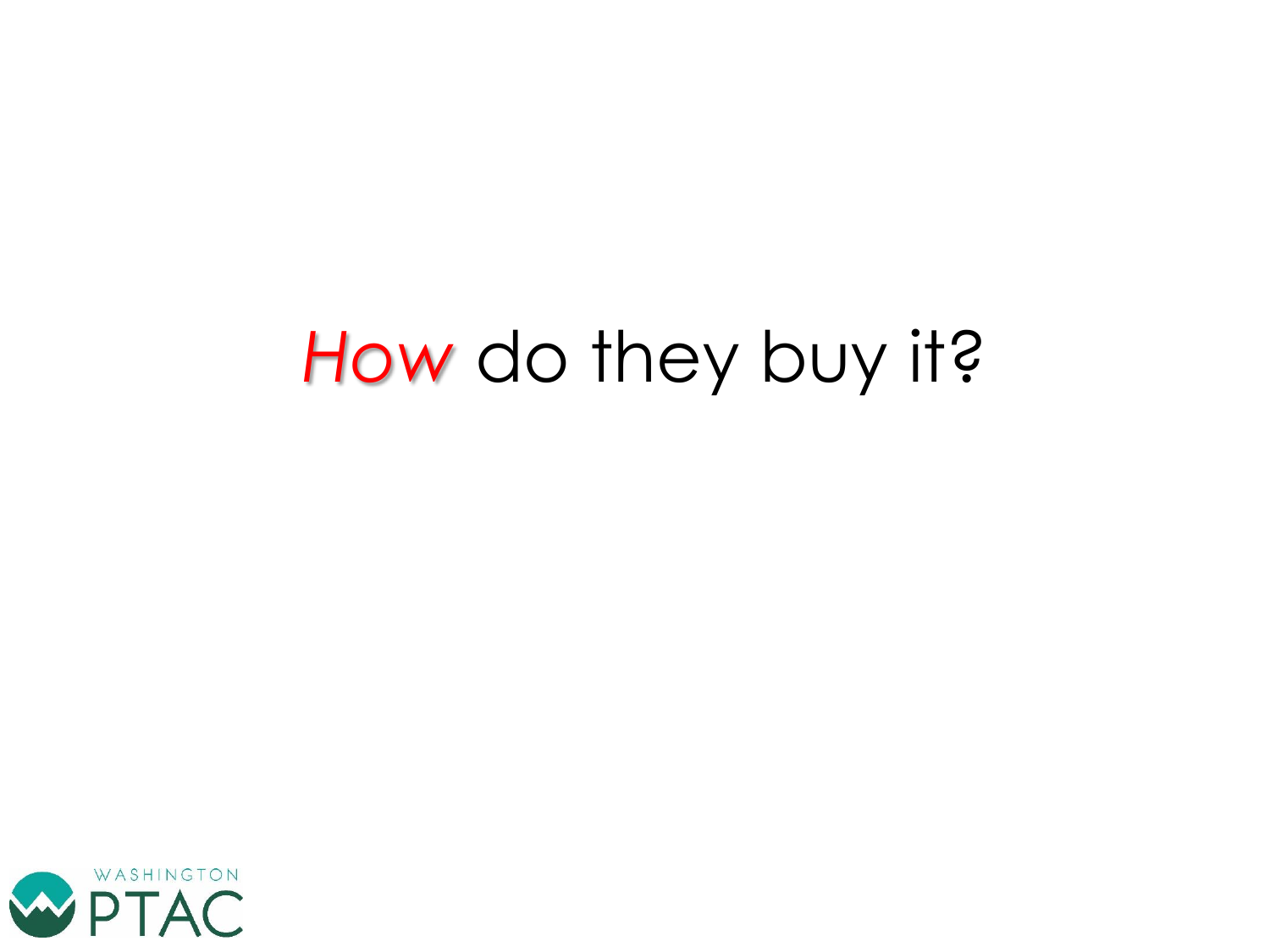### They Post Solicitations

- \$25k or greater are posted publicly
- At least 2 qualified bids must be received in order for there to be an award
- The process to register and bid on government contracts is FREE
- You do not have to be certified to bid on federal contracts that are set aside for Total Small Business

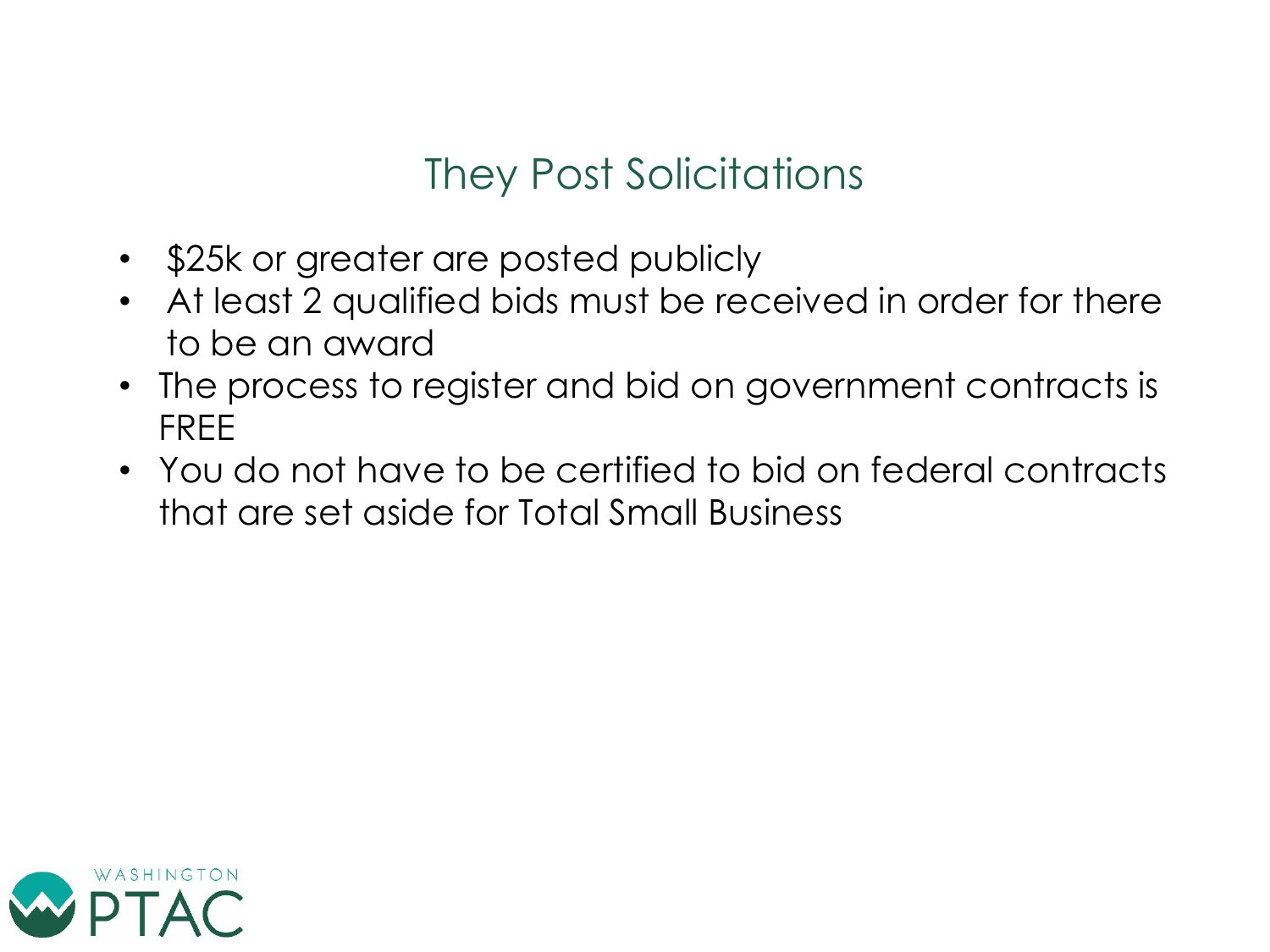### They Use Prime Contractors

- Large private companies
- Held to the same 23% set aside thresholds as direct government agencies
- Have their own on-boarding and bidding processes

They Place Multiple Vendor Award Contracts

- GSA Schedules (federal)
- MATOCS (federal construction)
- Use of Cooperative Purchasing Agreements (regional)
- Statewide Contracts (state)
- Rosters, QVL Lists (city or local)

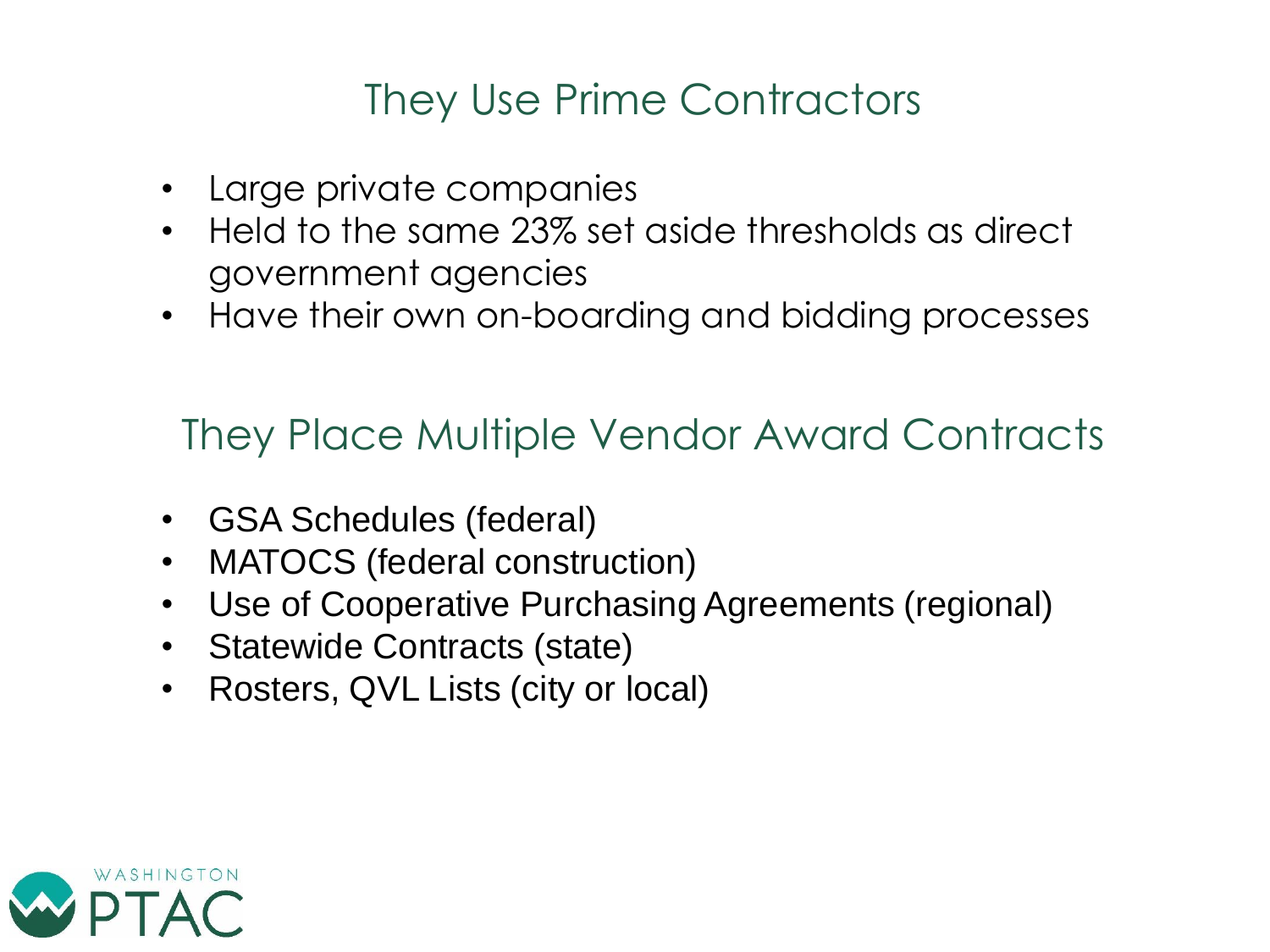# *Bonus Question: How* does the government help small businesses?

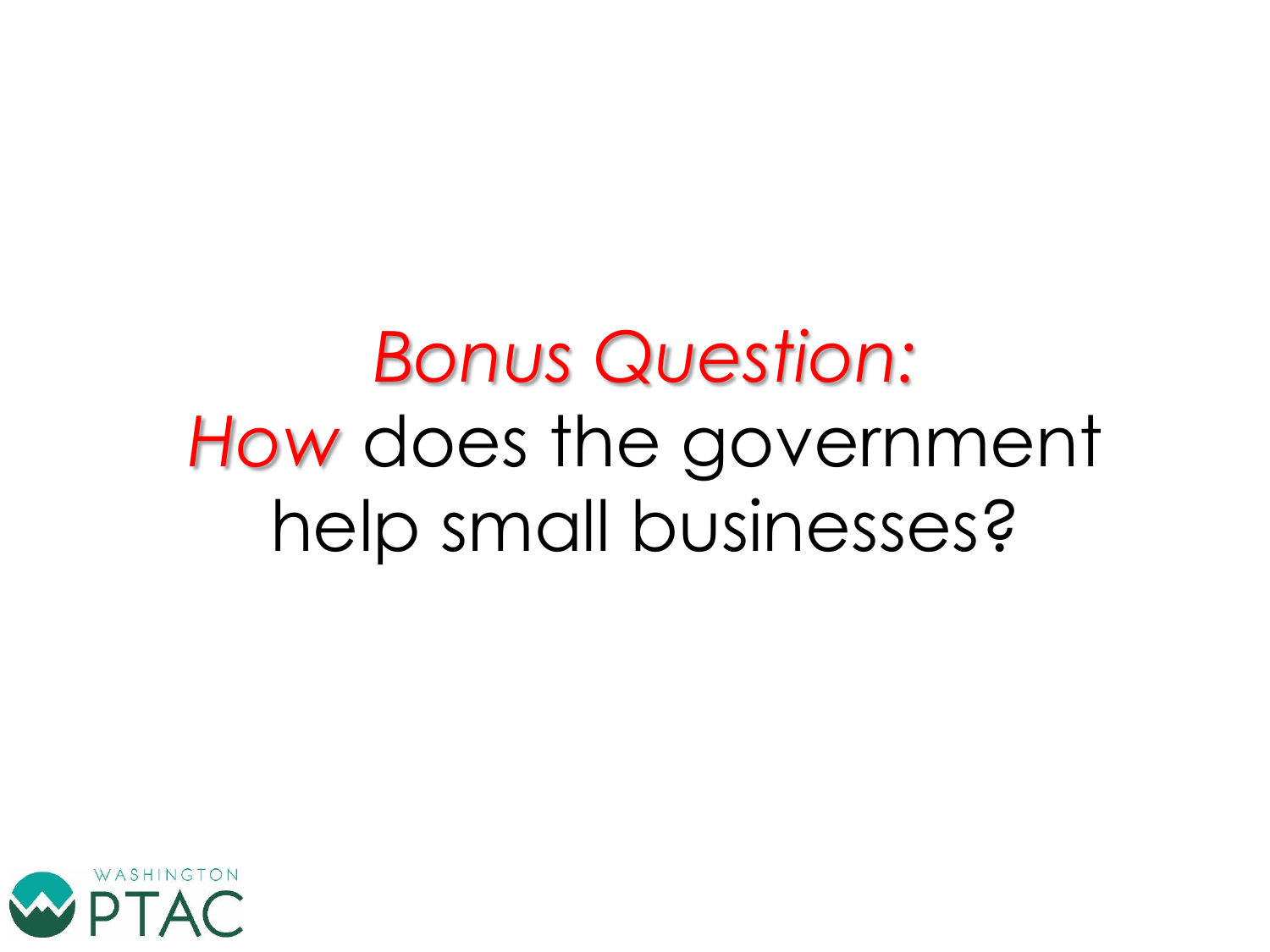### By Creating Small Business Opportunities

#### **STATE**

- \$13,000 or smaller contracts should go to qualified small businesses
- Veteran Owned Certification (WDVA)
- Small Business Designation in WEBS

#### **FEDERAL**

- \$150,000 or smaller contracts should go to qualified small businesses
- 23% of all purchases to be Set Aside for qualified small business

WOSB, EDWOSB VOSB/SDVOSB/CVE 8 (a) Hubzone

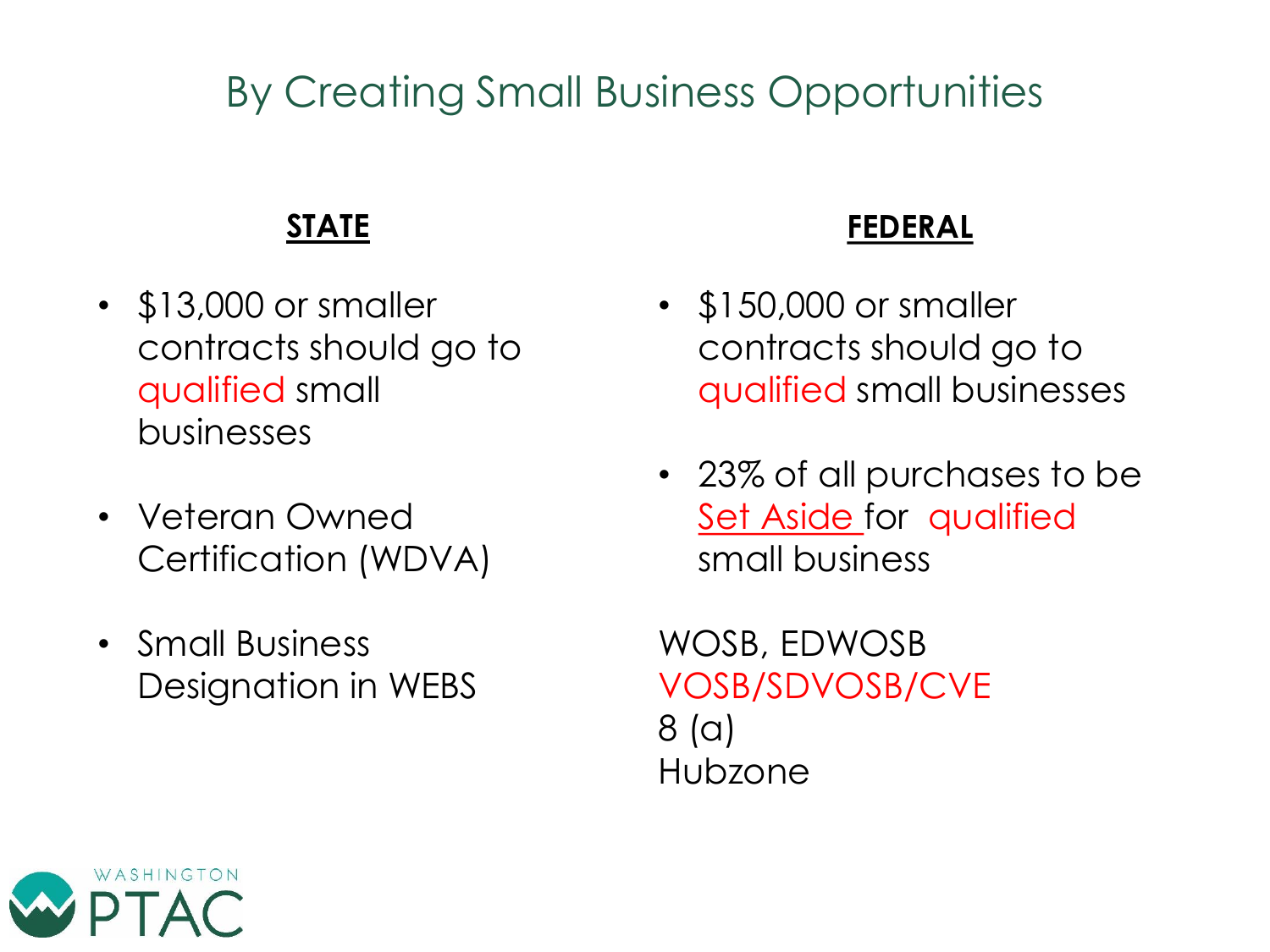# ➢ Basics of Government **Certifications**

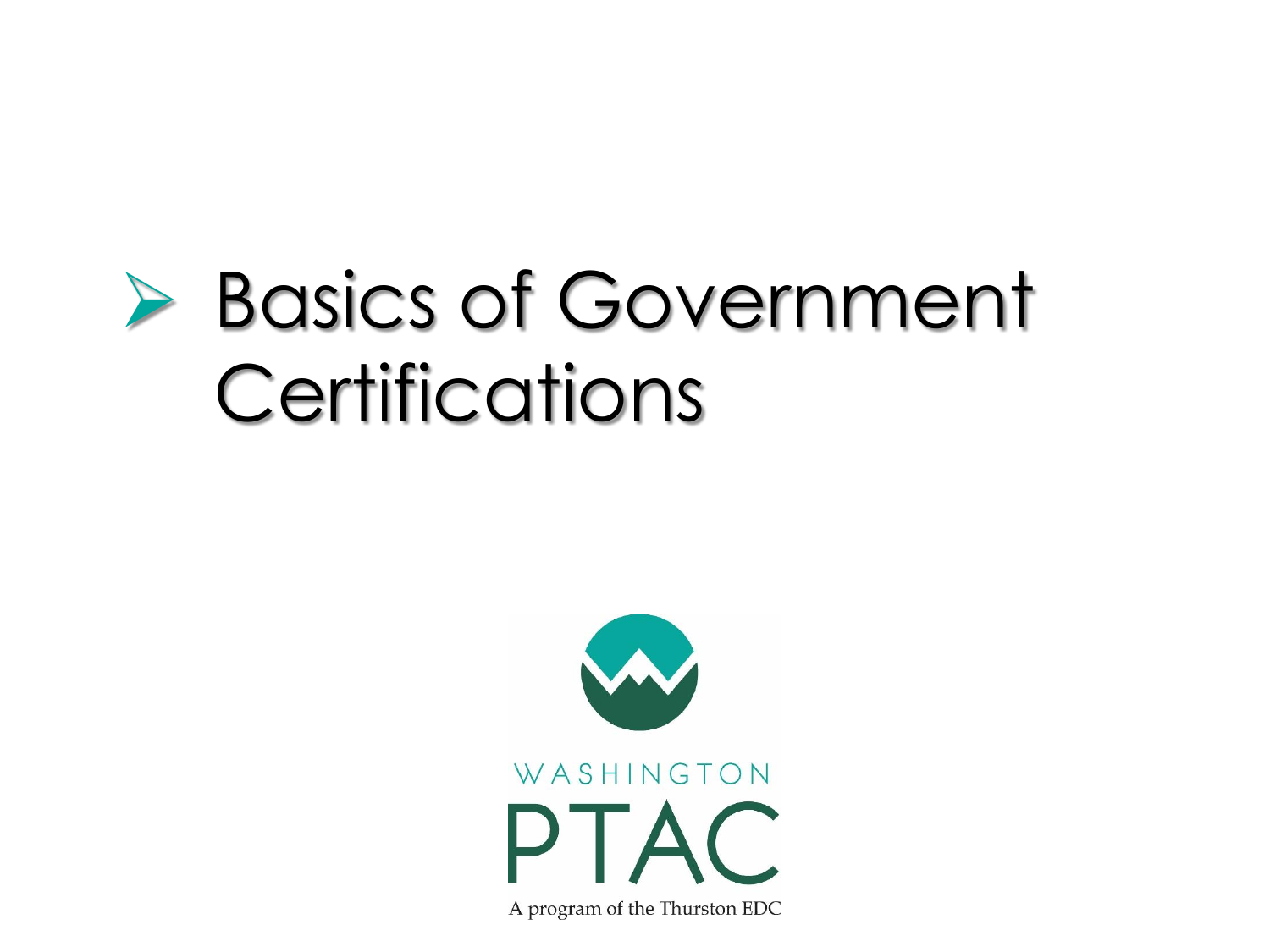## Federal Law states that….

1. 23% of all federal purchases go to qualified small businesses - *Small Business Act of 1977*

2. Federal agencies have internal goals to meet for disadvantage businesses that include:

5% Women Owned Businesses 5% Small Disadvantage Business (8(a)) 3% Service Disabled vet 3% HUBZone

3. The Small Business Administration (SBA) is responsible for the oversight and establishment of these goals

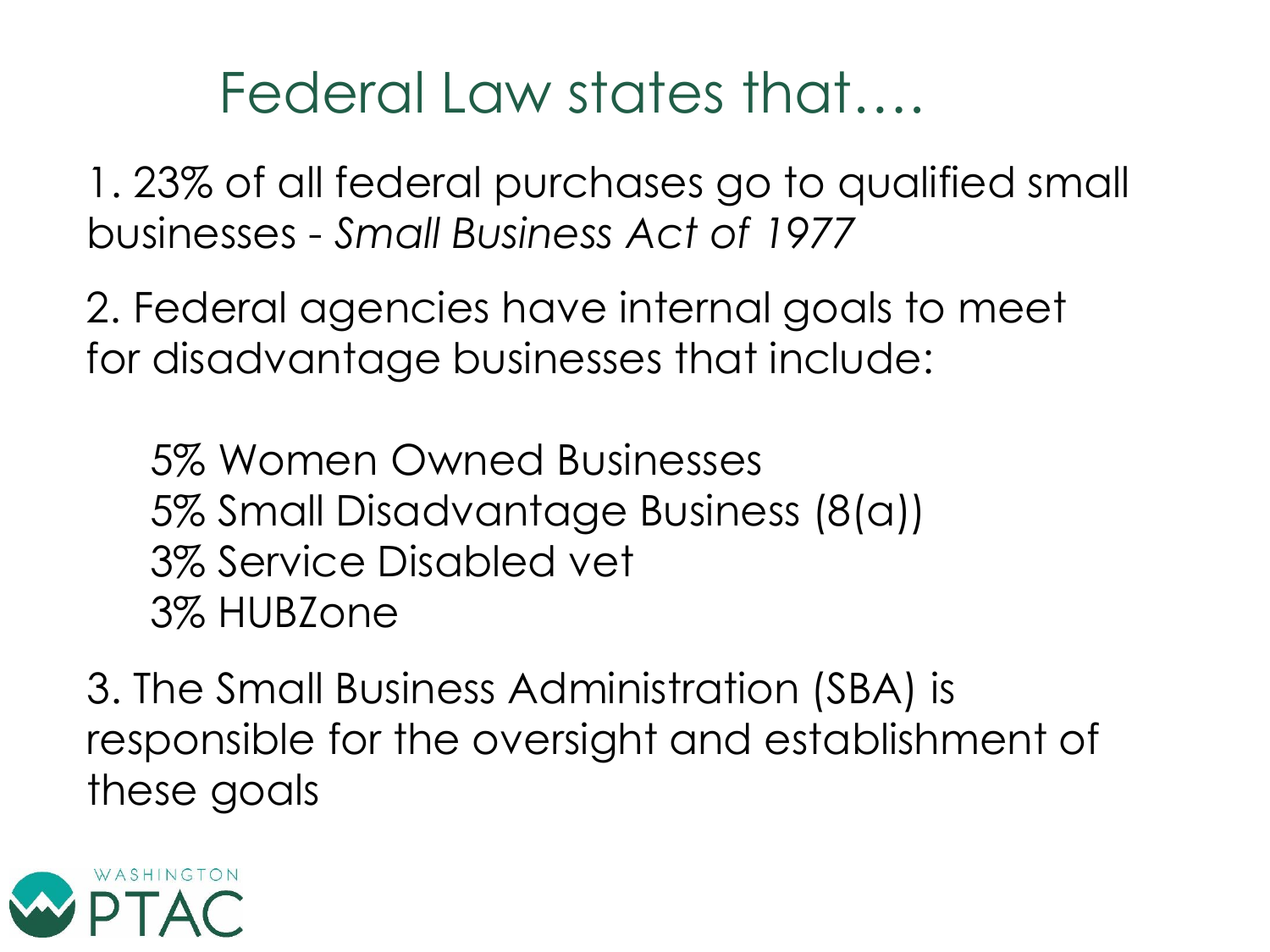## Washington State Law says ….

1.All state agencies, boards, departments and commissions are prohibited from using any equal opportunity programs that grant preferential treatment in hiring. Initial consideration of race, sex, color, ethnicity or national origin may continue through outreach efforts. No comparable aggressive action to end equal opportunity programs that grant preferential treatment.

*Which translates to*: Washington State has no formal set aside programs in place.

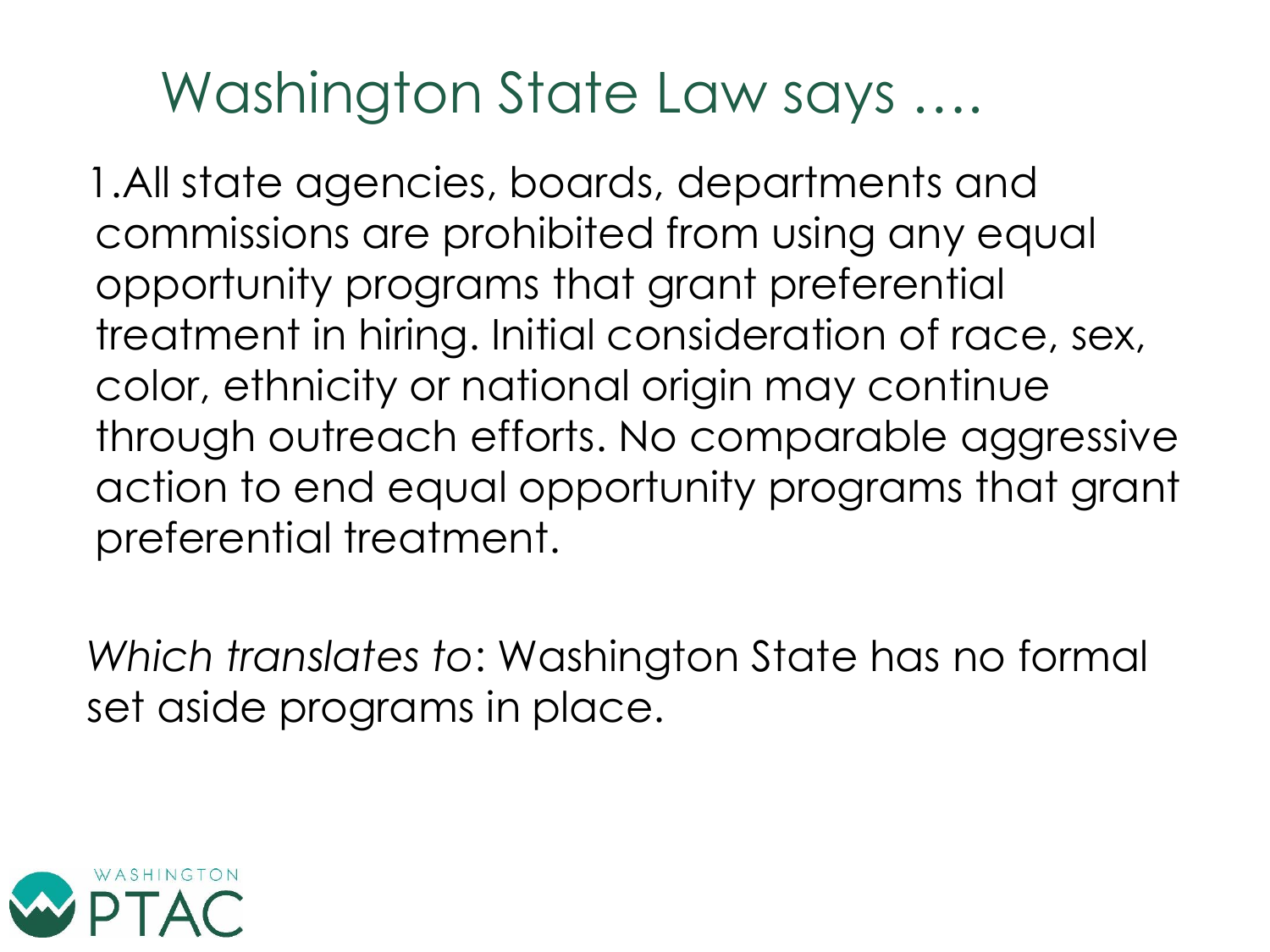## Myths About Certifications

1. You do not **have** to be certified to bid on solicitations. It's a choice.

2. Certifications do NOT guarantee business

3. Regardless of certification, you still will need to market your services, seek solicitations, win and perform on contracts

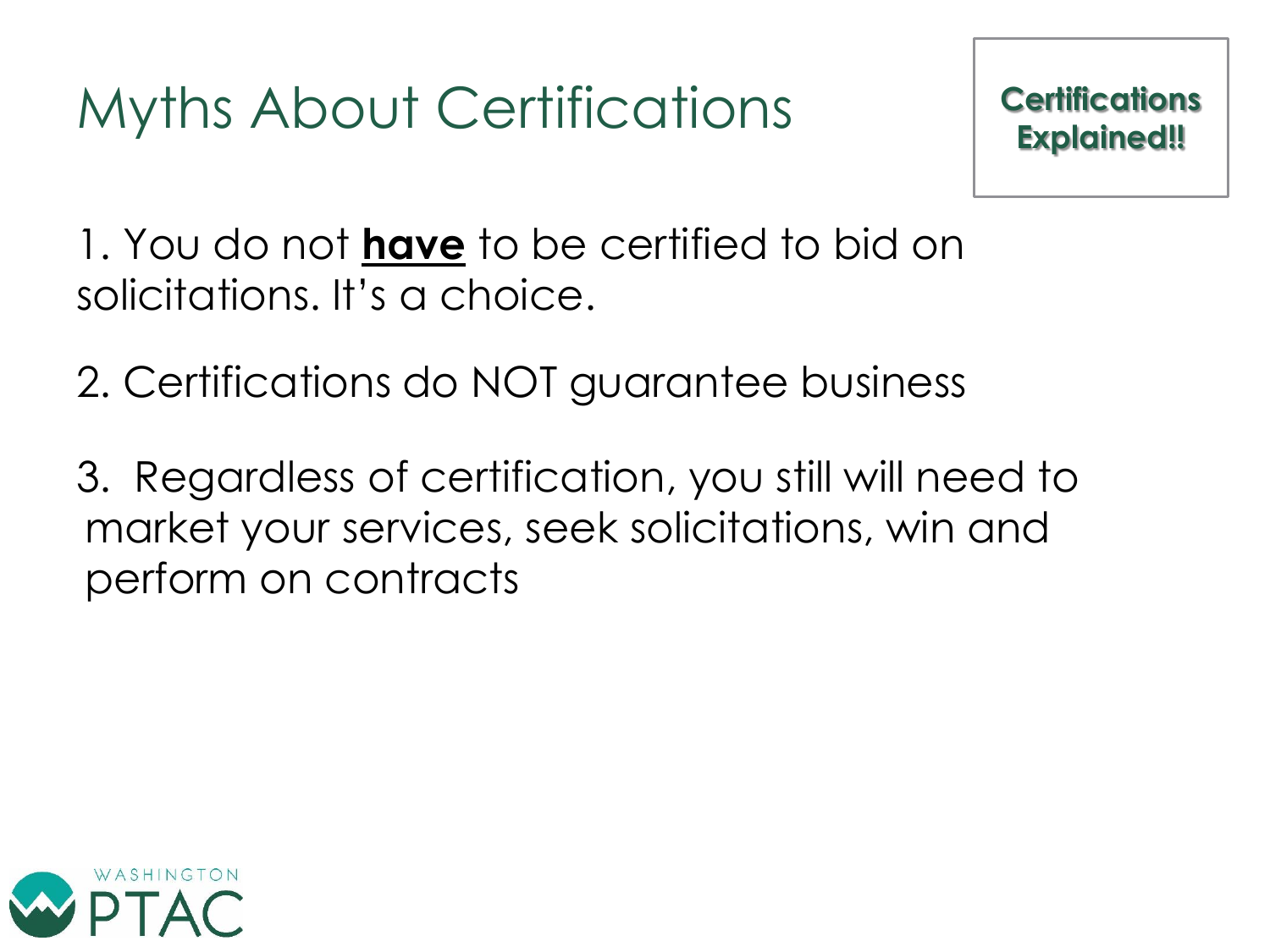## *What* is the WOSB Certification?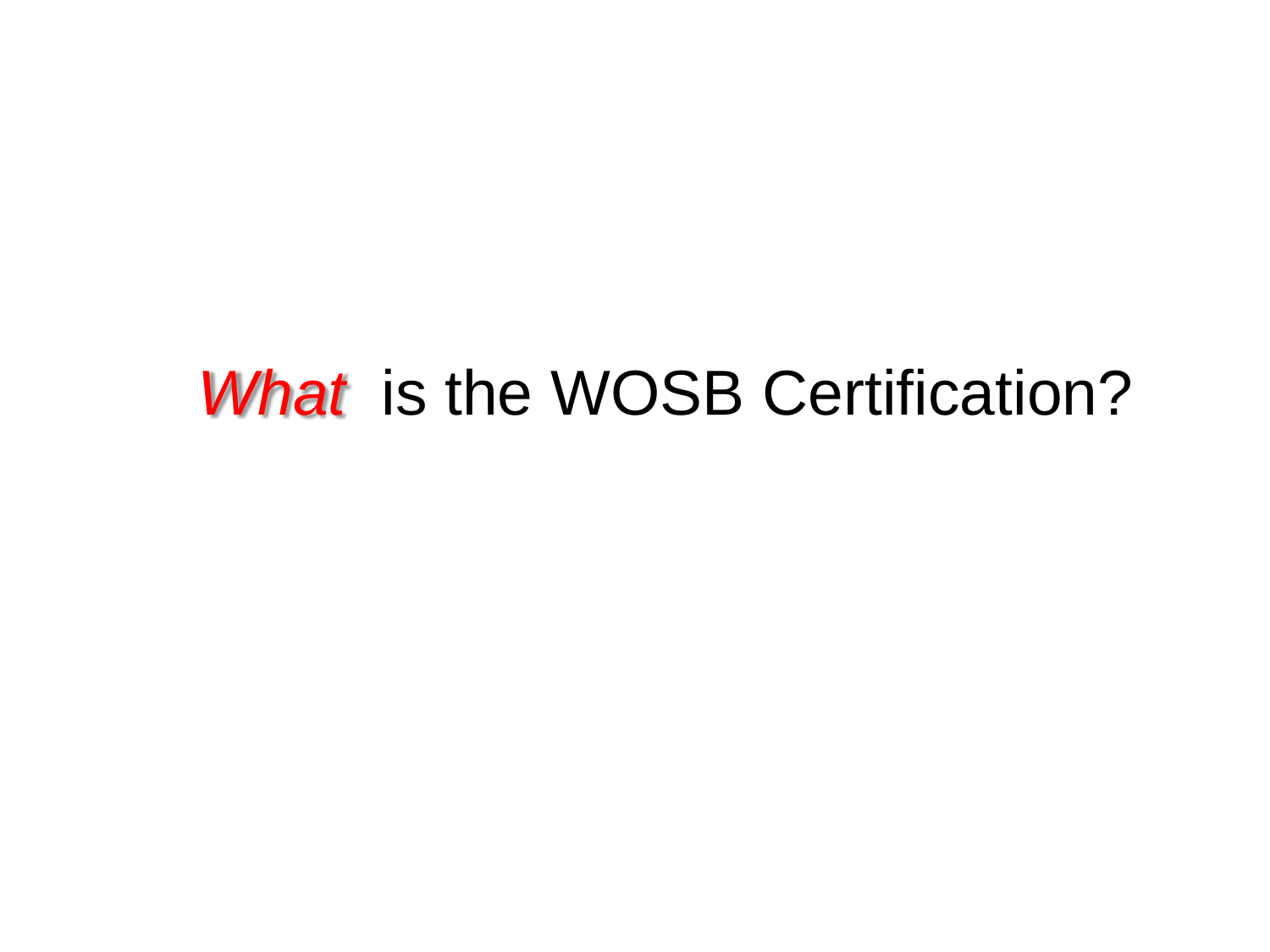1. **The Woman Owned Small Business** (WOSB) Federal Contract Program was implemented in February 2011.

2. This program enables both Women Owned and Economically Disadvantaged WOSBs (EDWOSBs) to compete for federal contracts that are set-aside for WOSB/EDWOSBs in industries where women-owned small businesses are under-represented.

You can check which industries are considered under-represented at SBA.gov/WOSB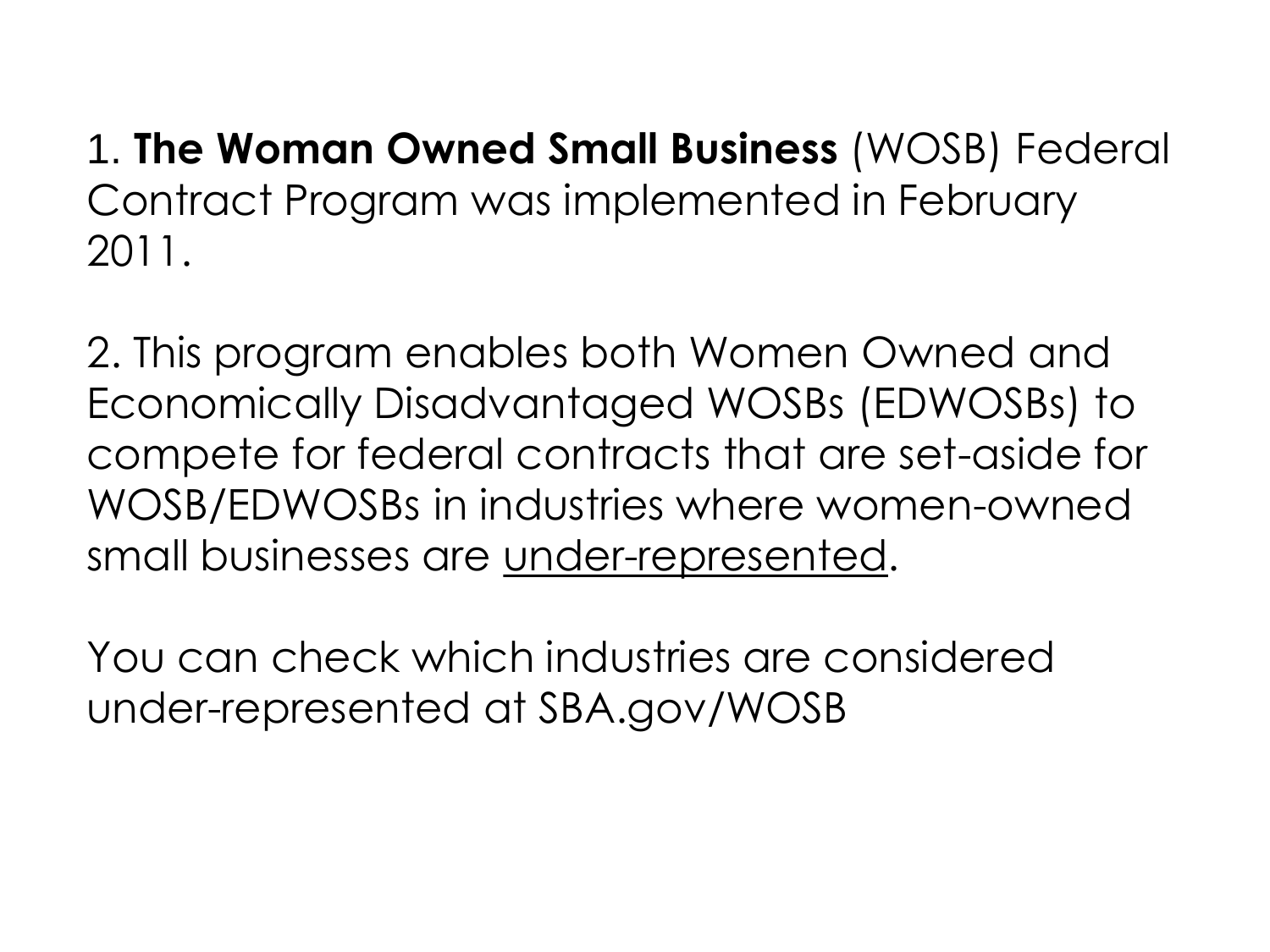### **What do I need to Know**?

1. The business must be owned 51% by a woman

2. The woman must work full time in the business and hold the highest rank

3. Only certain NAICS codes are considered under represented and are ever set aside for Women owned businesses.

4. Some prime contractors will require the third party verification certification and will not accept the self certify in SAM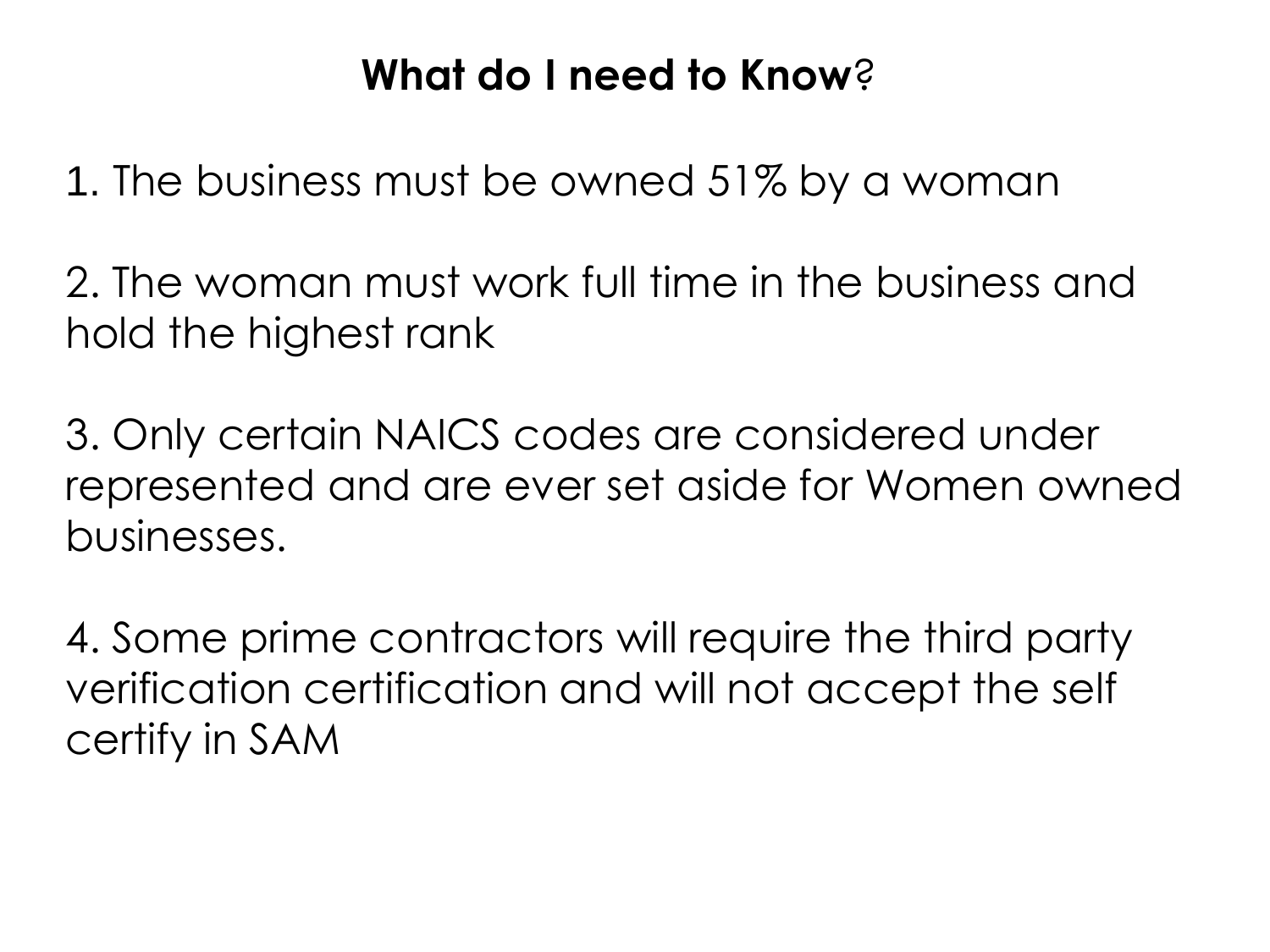## What is the SDVOSB Certification?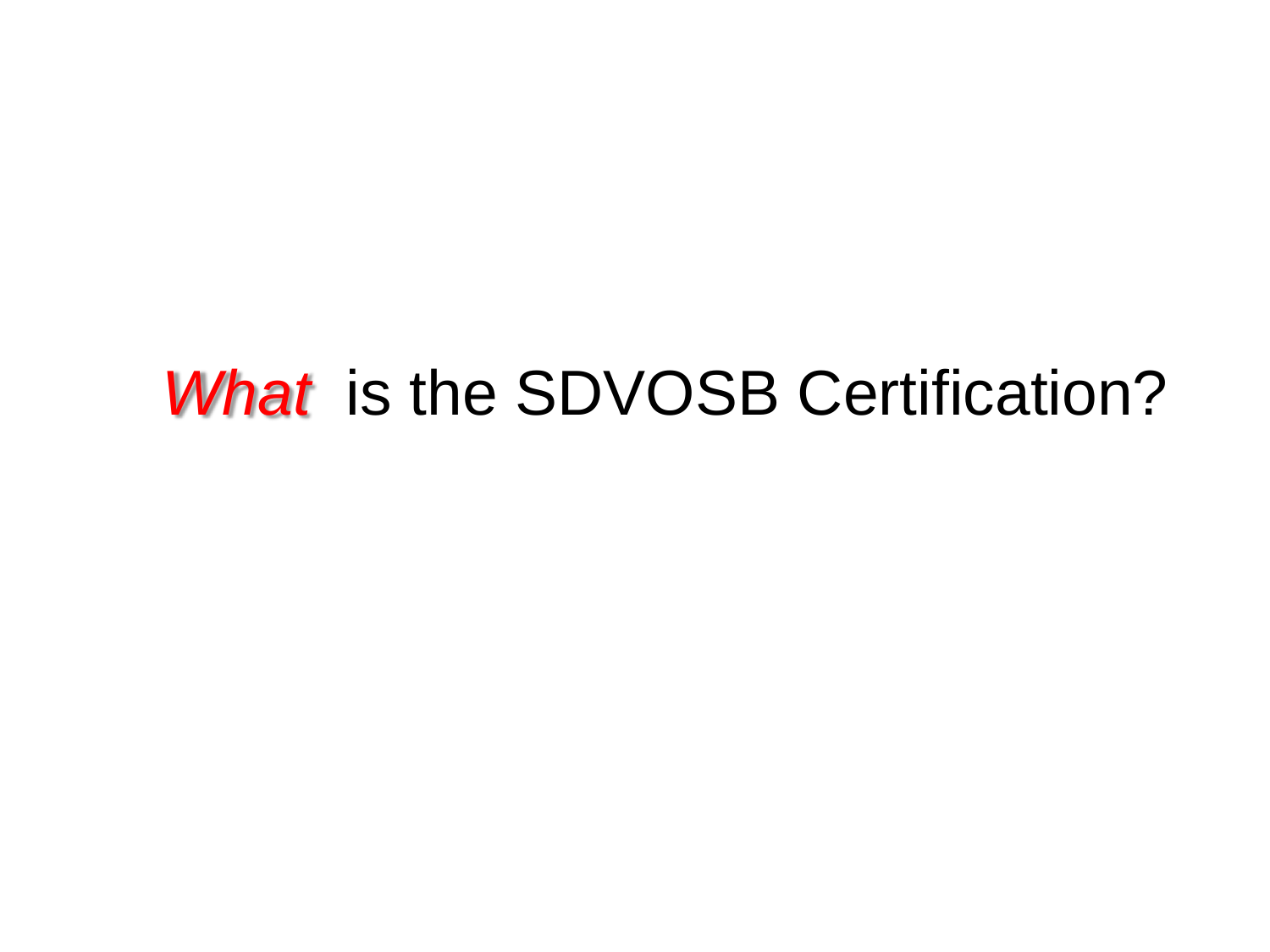### **SDVOSB – Service Disabled Veteran Owned Business**

1. The Veterans Entrepreneurship and Small Business Development Act of 1999 established the baseline for contracting officers to set aside contracts for small business concerns owned and controlled by **servicedisabled veterans.** 

2. There are two certifications - SELF CERTIFY on SAM or get CVE certified through the Department of Veteran **Affairs** 

3. You can find out more at SBA.gov/VOSB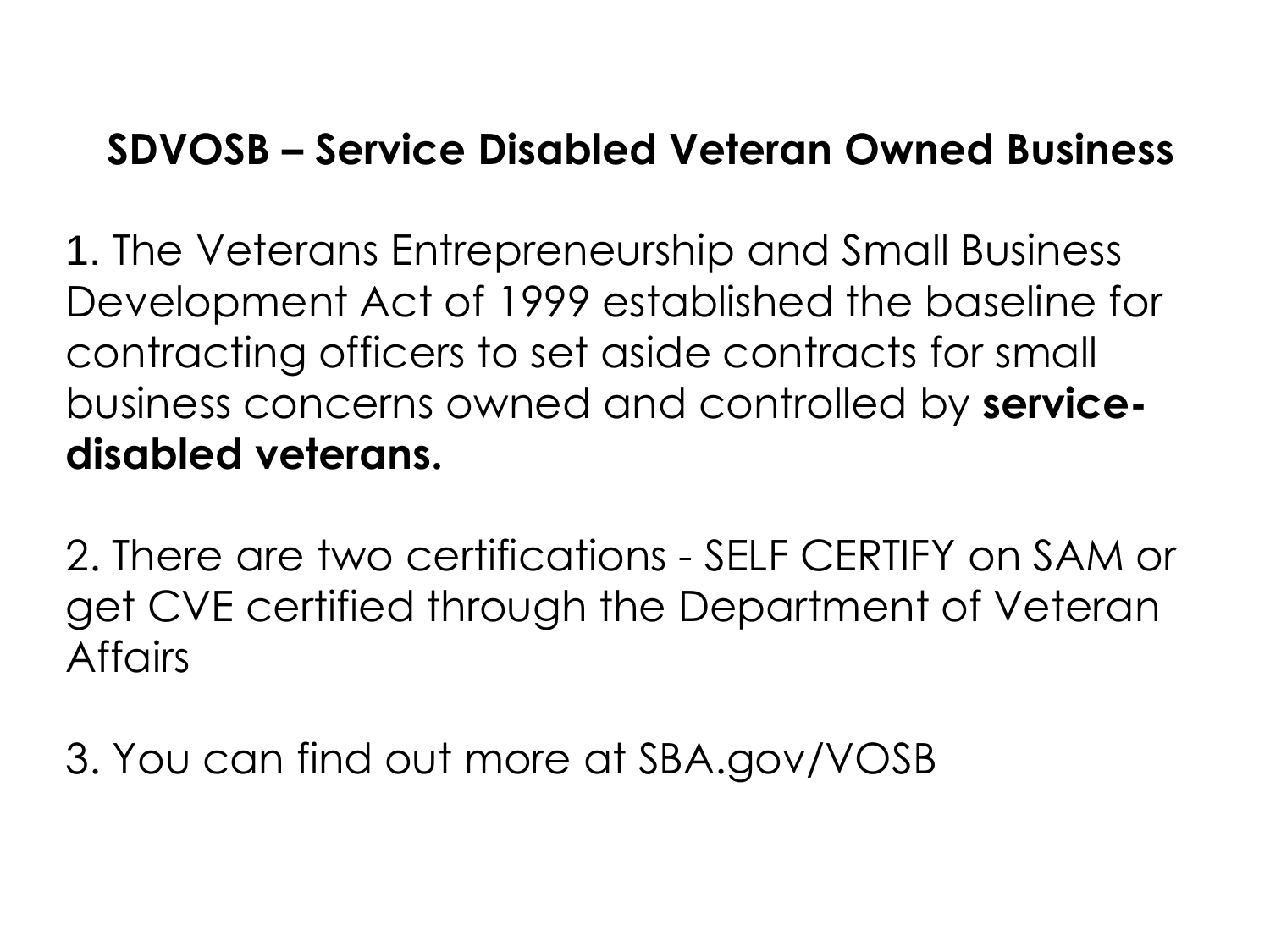### **What do I need to Know**?

1. The business must be owned 51% by a service disabled Veteran

2. The veteran must work full time in the business and be in control of the business

3. The CVE verification is necessary to sell to the VA and the FAA in order to take advantage of the Veterans First Initiative

4. The Service Disabled Veteran (SDV) must have a service-connected disability that has been determined by the Department of Veterans Affairs or Department of Defense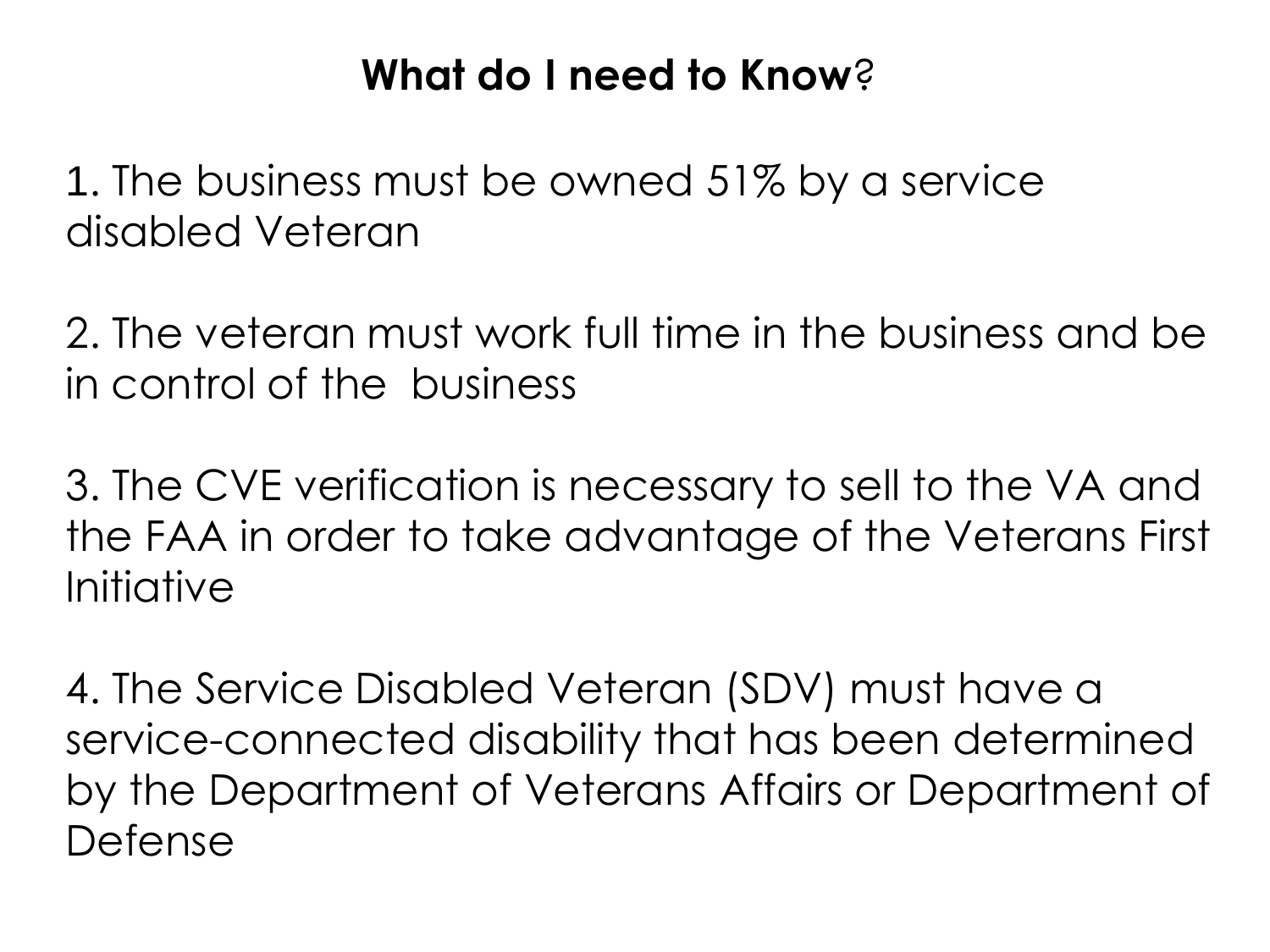## *What* is the 8(a) program?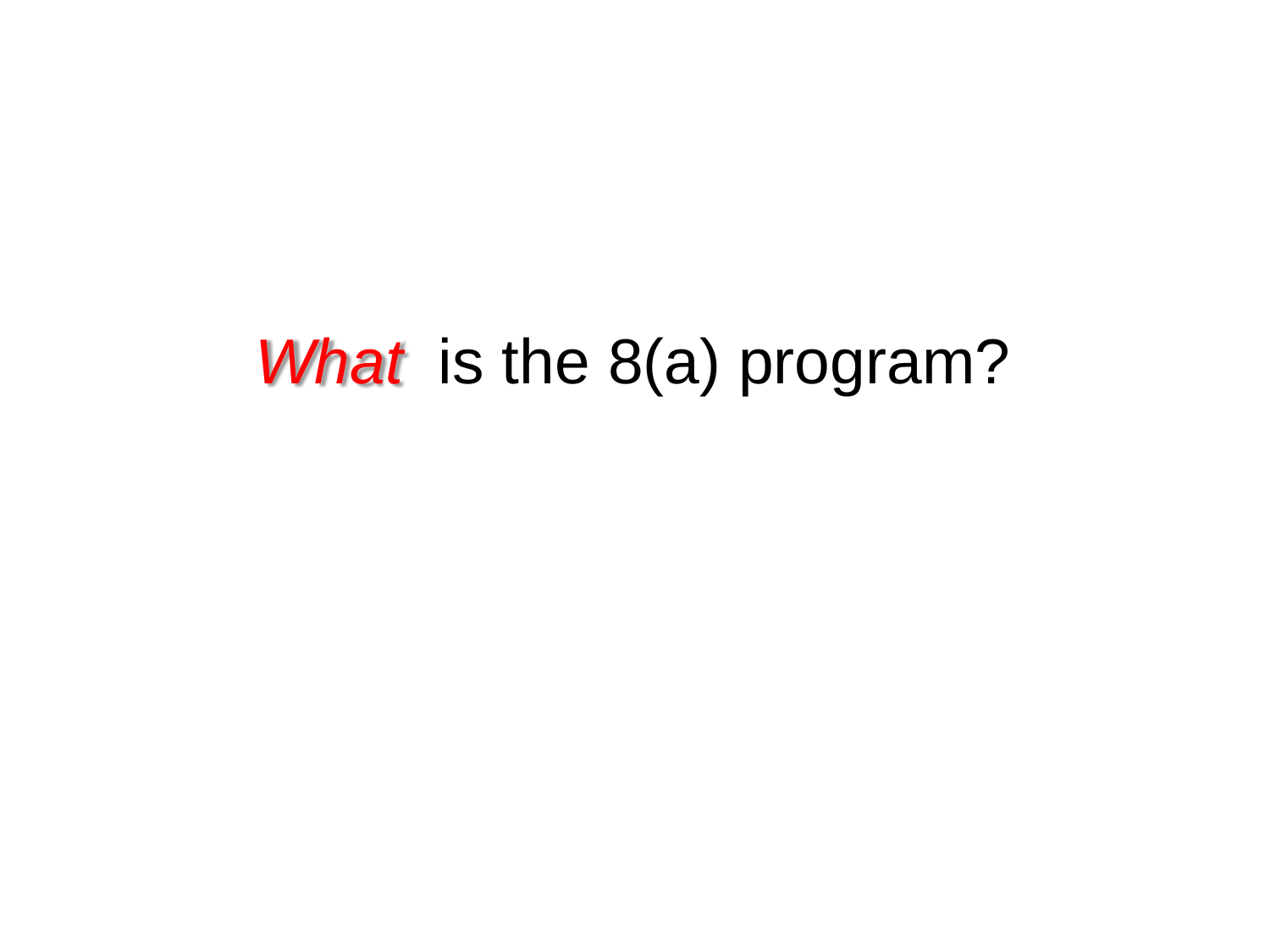- 1. The 8(a) is a Business Development Program for small disadvantaged businesses who meet the criteria. The 8(a) Program offers a broad scope of assistance to firms that are owned and controlled at least 51% by socially and economically disadvantaged individuals
- 2. You can only get 8 (a) certified via the SBA.
- 3. You can find out more at SBA.gov/8a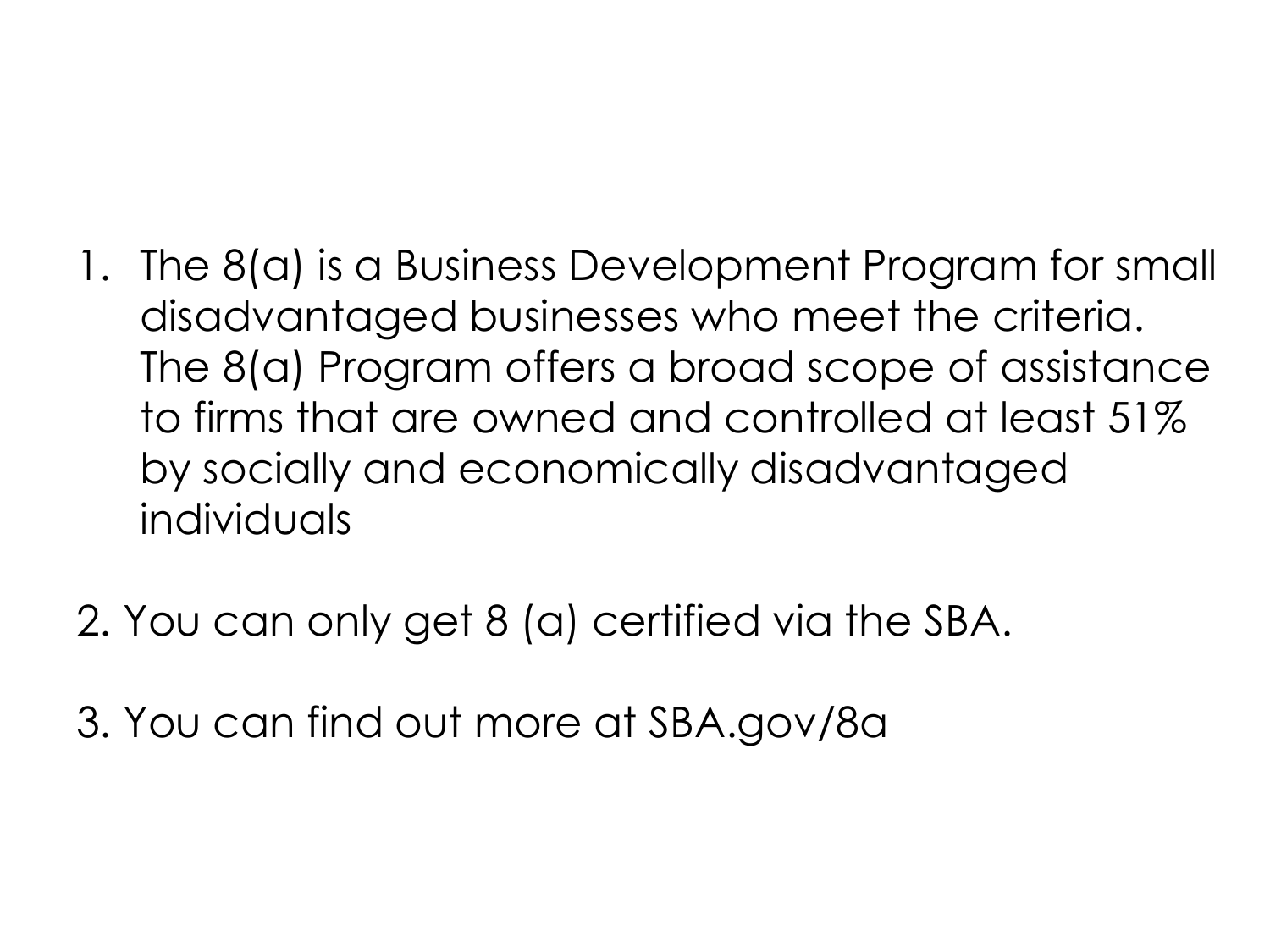### **What do I need to Know**?

1. The program tracks the individual owner – not the business. A person only gets ONE chance at participating in the program

2. The program is 9 years long and requires applications, annual reviews and business planning

3. The small business owner will be required to maintain both their commercial and government accounts throughout the program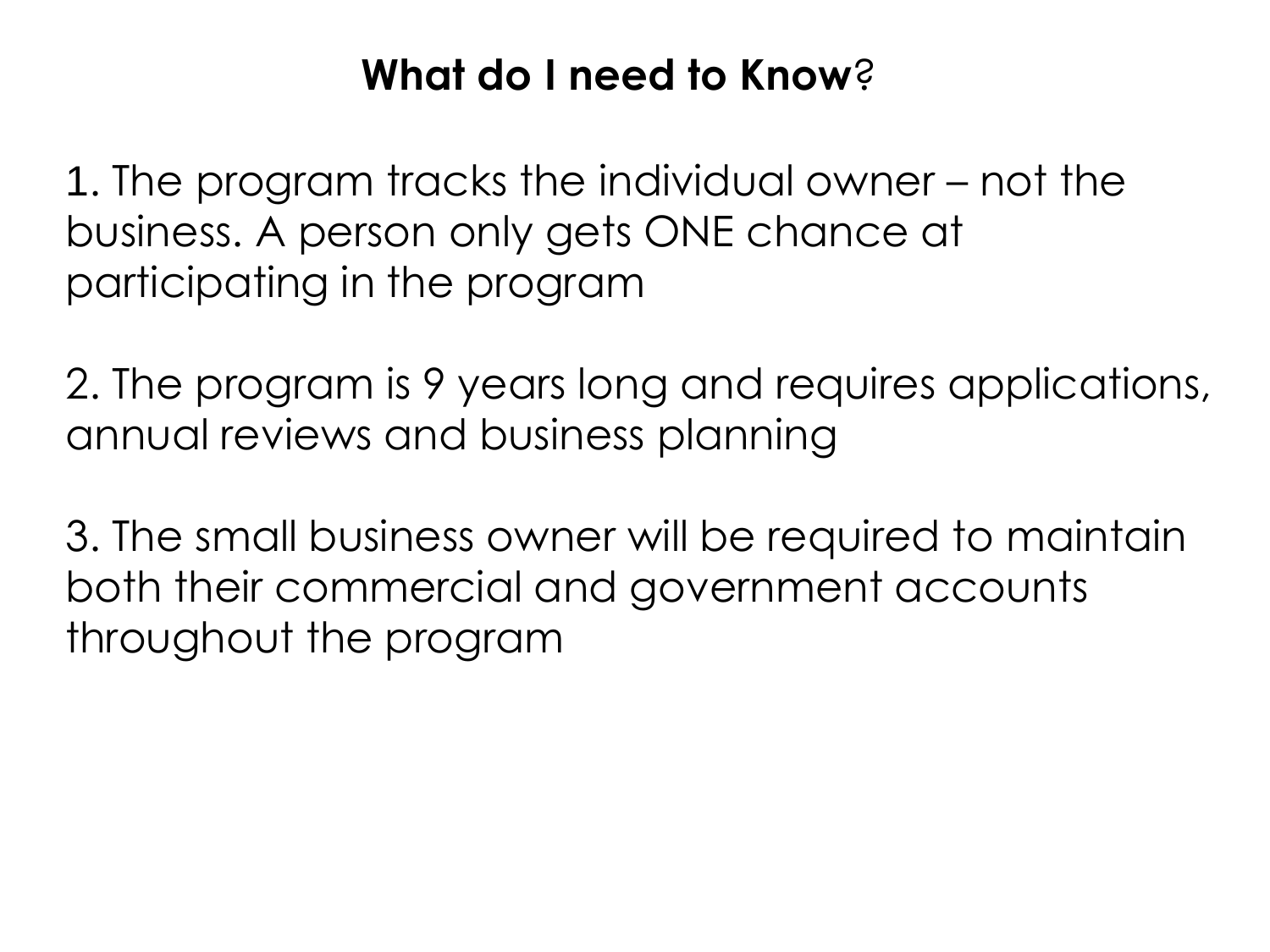## *What* is a HUBZone certification?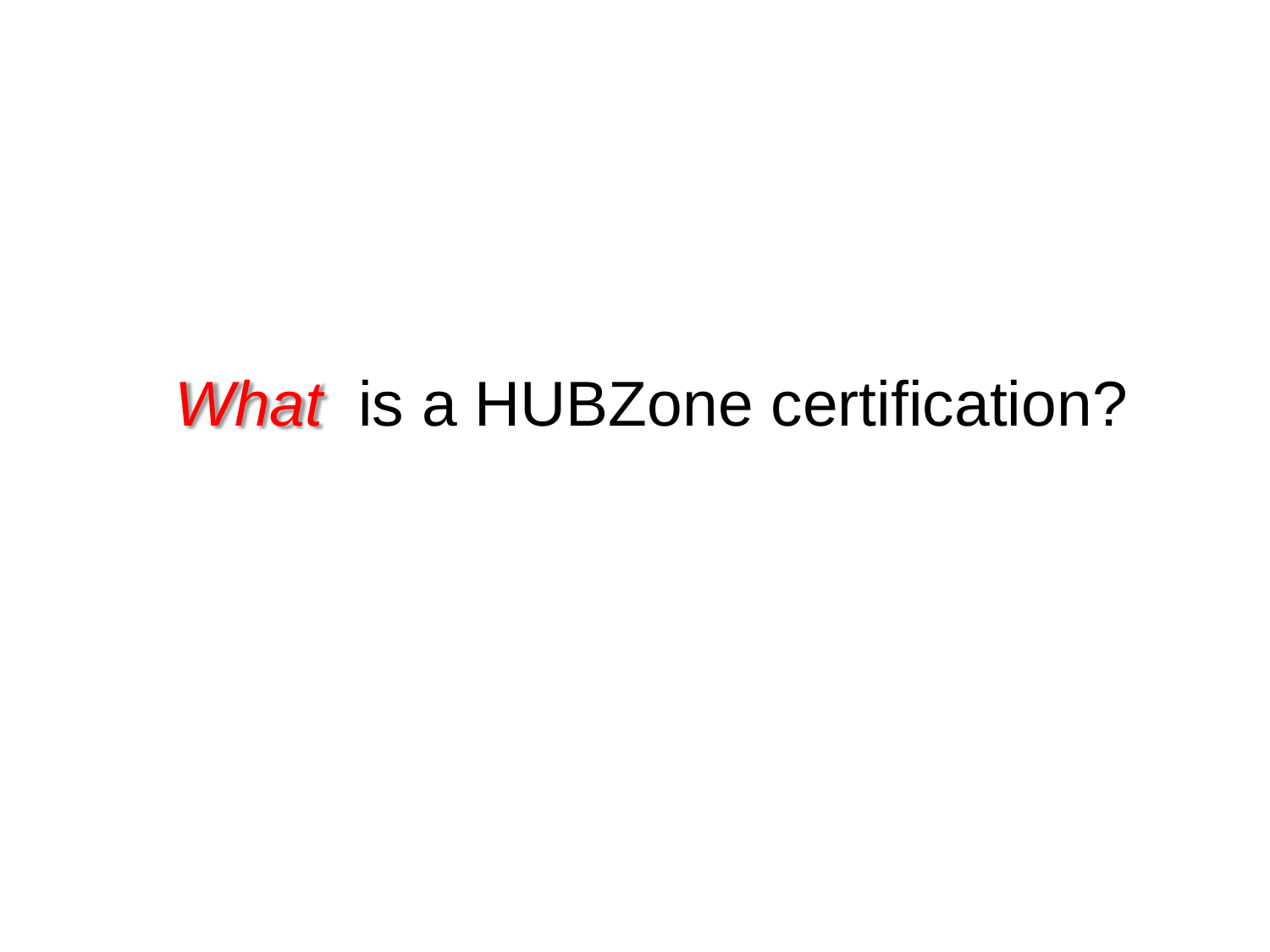- **1. The Historically Underutilized Business Zones**  (HUBZone) certification process was part of the Small Business Reauthorization Act of 1997
- 2. The program helps small businesses in urban and rural communities gain preferential access to federal procurement opportunities.
- 3. You can only get HUBZone certified by the SBA.
- 4. You can find out more at SBA.gov/HUBZone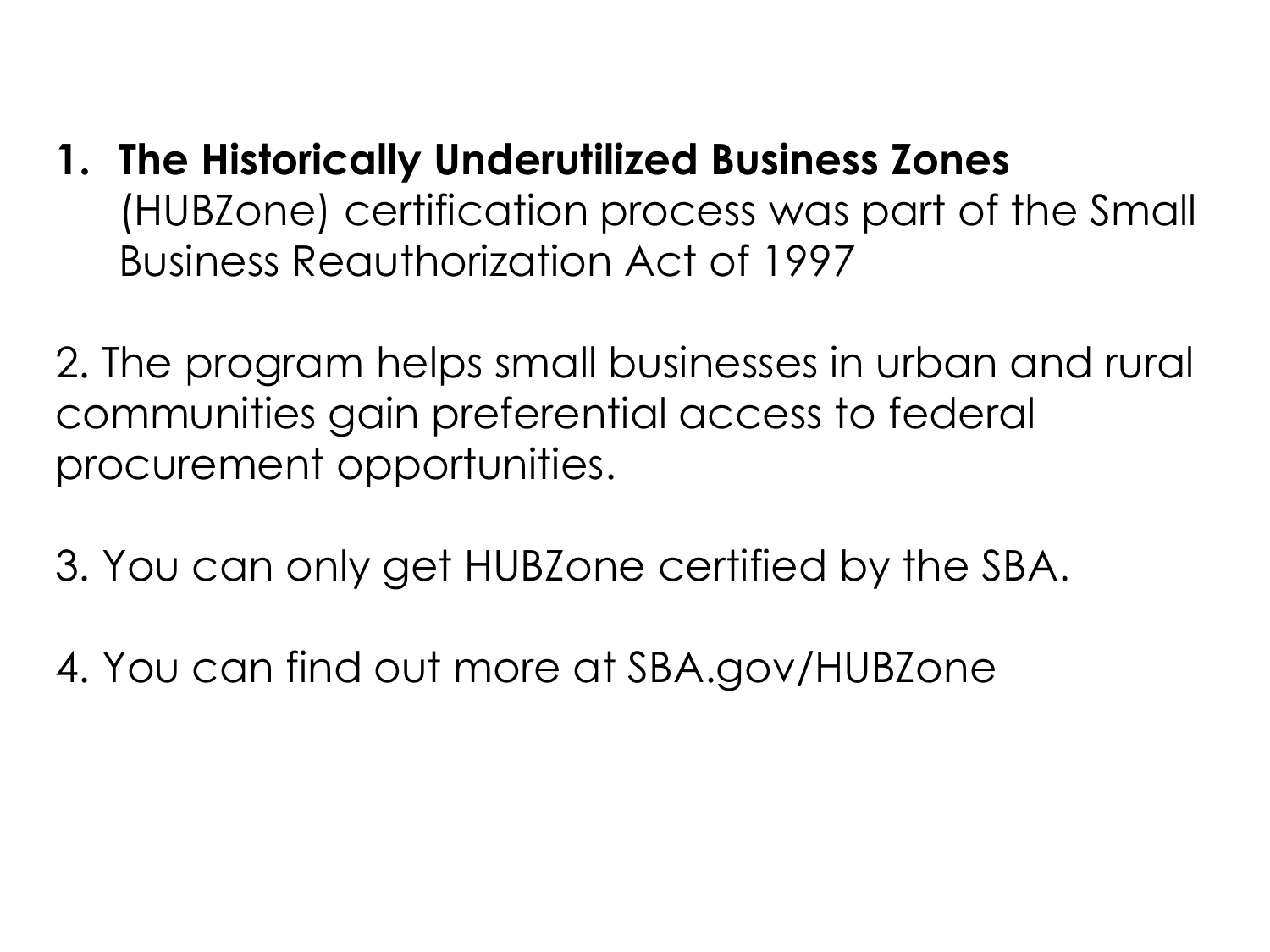### **What do I need to Know**?

1. Your firms principal office must be located in a HUBZone (see SBA.gov/HUBZone Map)

2. This certification is the only certification that offers a price advantage against large businesses.

3. Most contracting officers are not meeting their HUBZone goals because of a shortage of HUBZone certified firms

4. One main requirement of the HUBZone program is 35% of your employees must reside in a HUBZone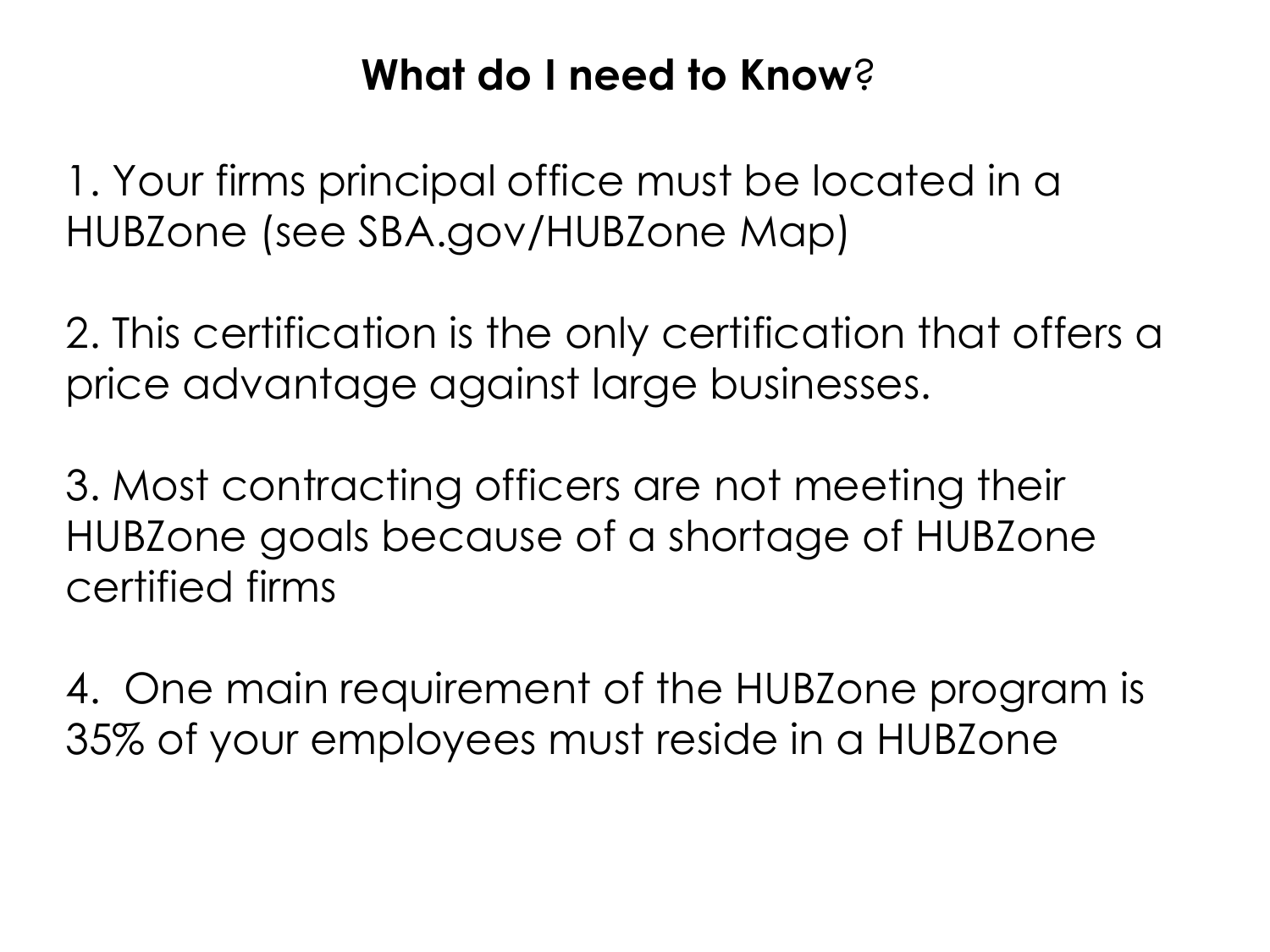## What is the DBE/SBE certification?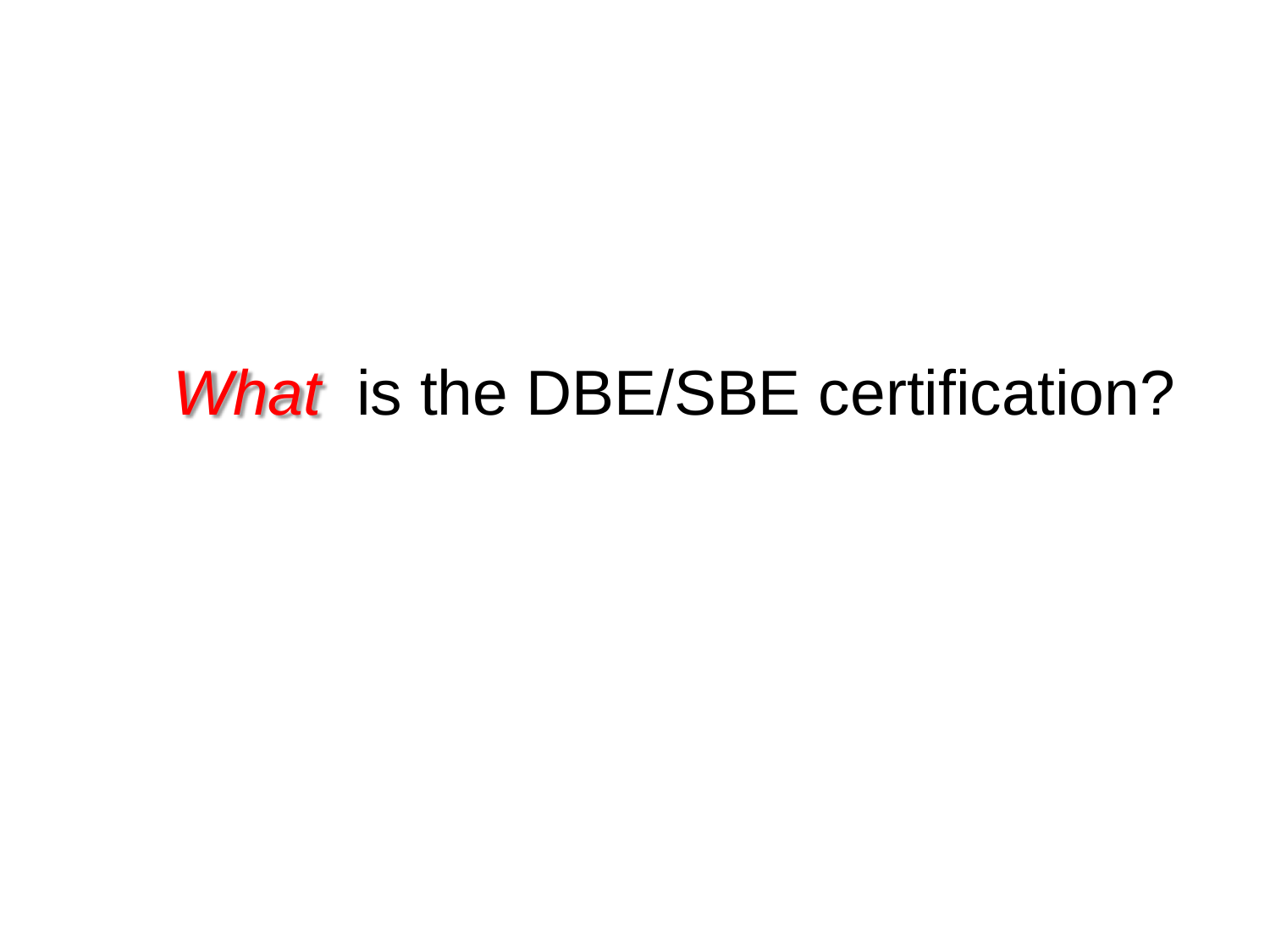### **DBE – Disadvantaged Business Enterprise SBE – Small Business Enterprise**

1.Since 1983, a statutory provision was passed requiring at least 10% of the funds authorized for the highway and transit financial assistance programs be expended with DBEs.

2. There are three major DOT operating administrations are involved in the DBE program. They are the Federal Highway Administration, the Federal Aviation Administration and the Federal Transit Administration

3. You can find out more at OMWBE.wa.gov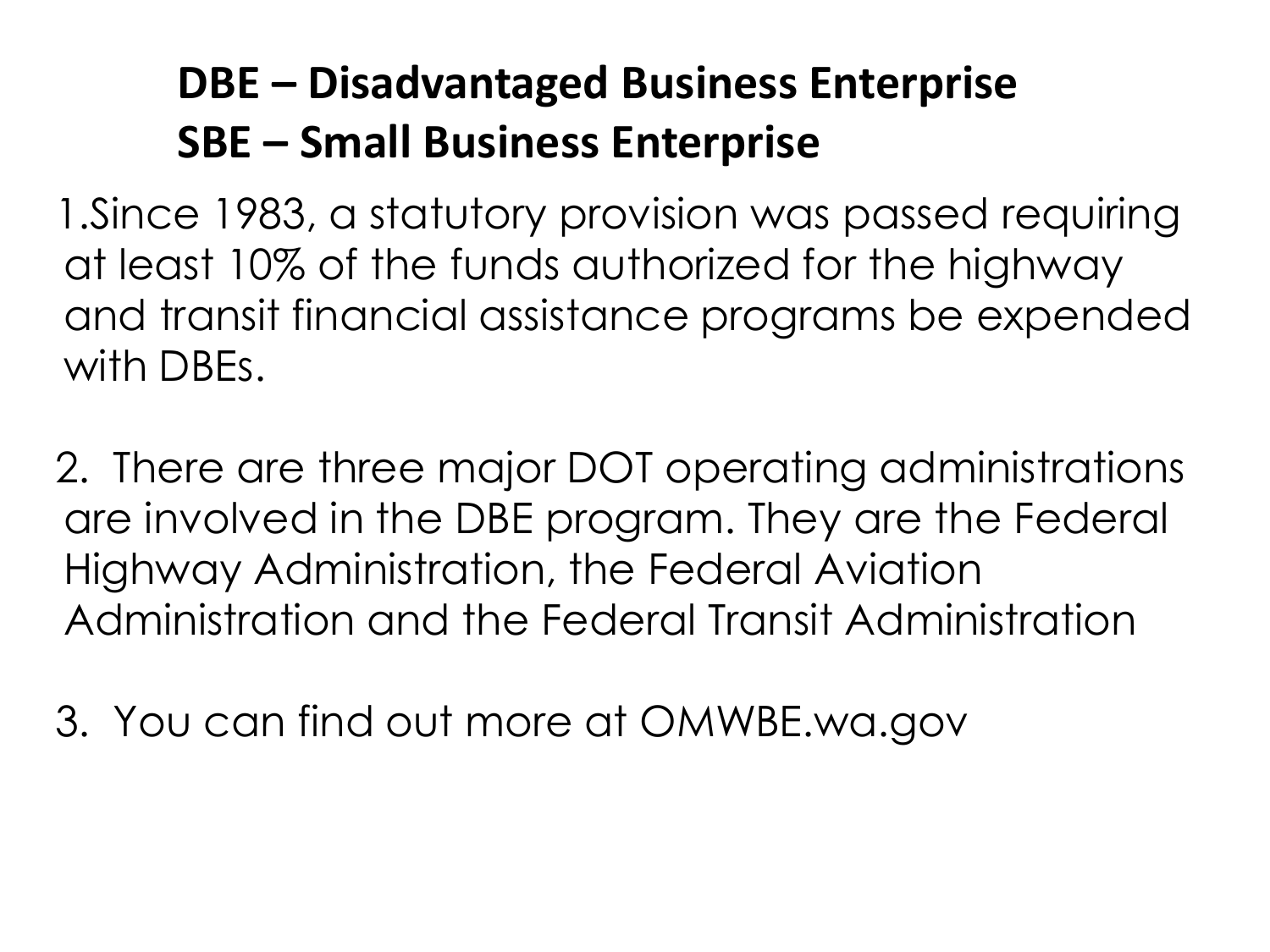### **What do I need to Know**?

1. You get DBE certified through your state's Department of Transportation. In Washington, that is the Office of Minority and Women's Enterprises, OMWBE

2. This certification most beneficial to construction

3. If you do not qualify as a DBE, you will qualify as an SBE, still allowing prime contractors to meet with goals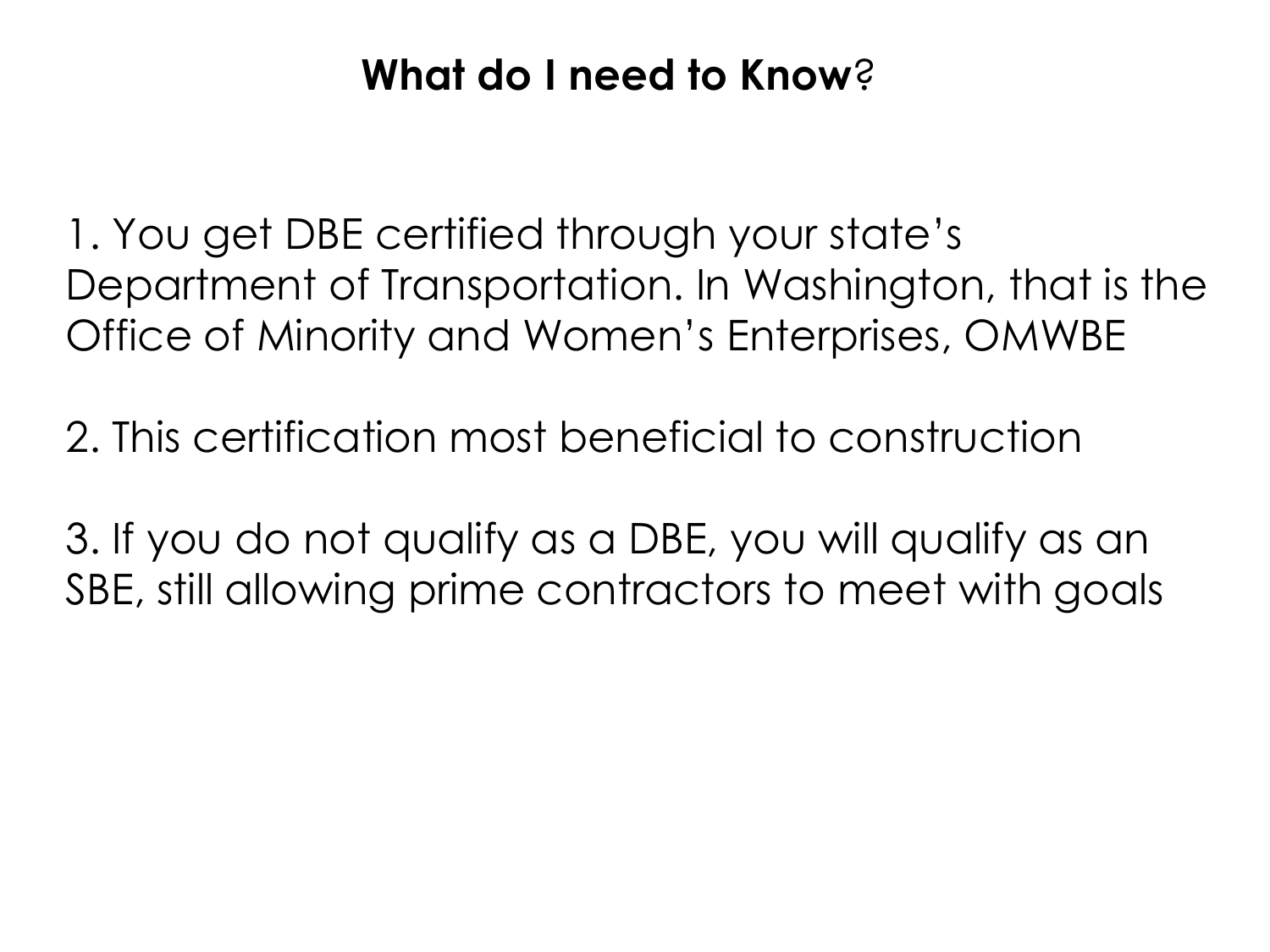SBE – Small Business Enterprise – sometimes also used on a city level.

MBE – Minority Business Enterprise – through either the OMWBE or a third party certifier for a fee, typically used by commercial organizations or prime contractors

WBE, CBE, and other

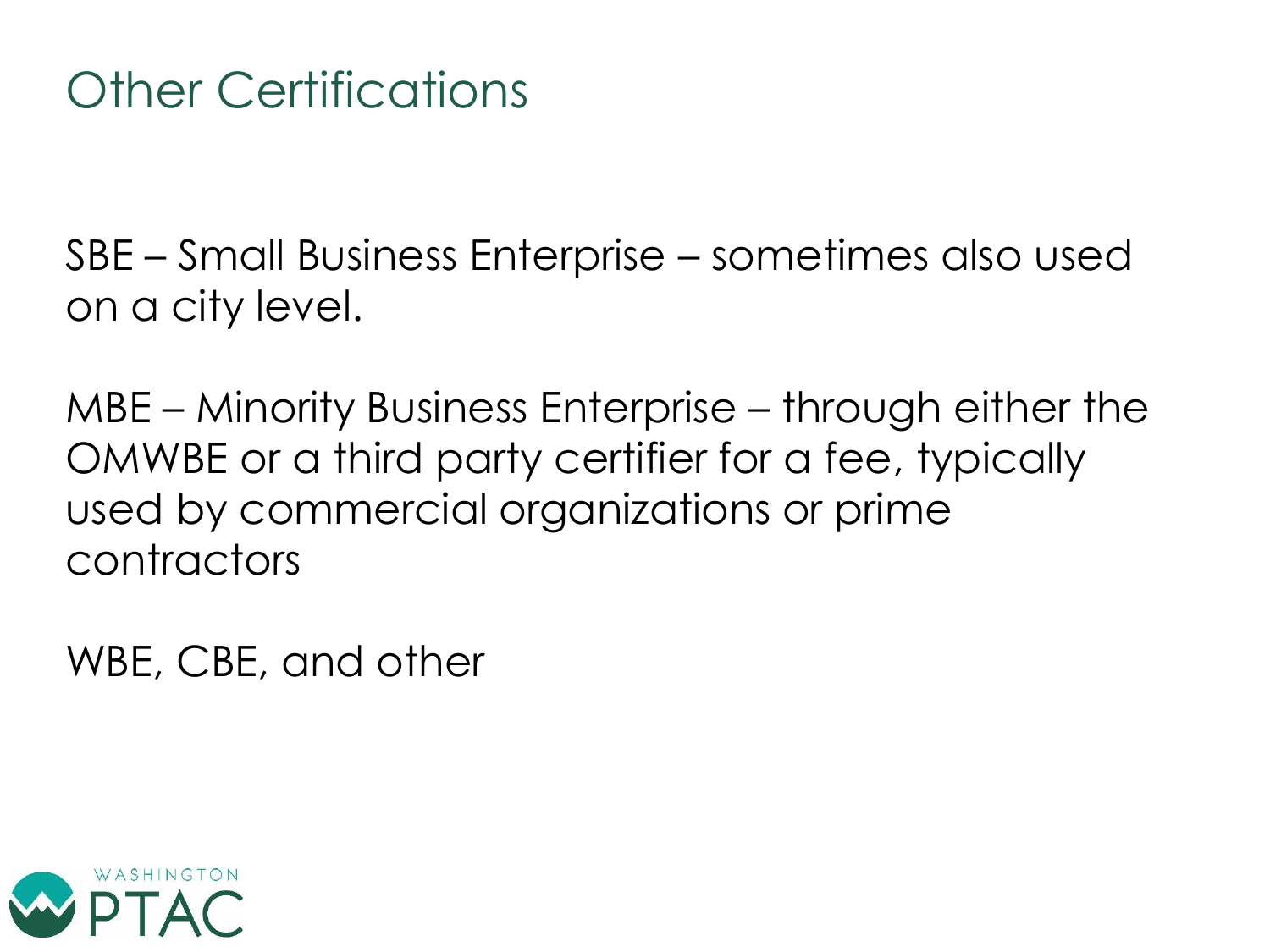### Handout

#### **Important Links**

OMWBE.gov – state certifications

www.SBA.gov/CERTIFICATION – for information on federal certifications WOSB/VOSB/SDVOSB, HUBZone and 8 (a)

## **WashingtonPTAC.org**

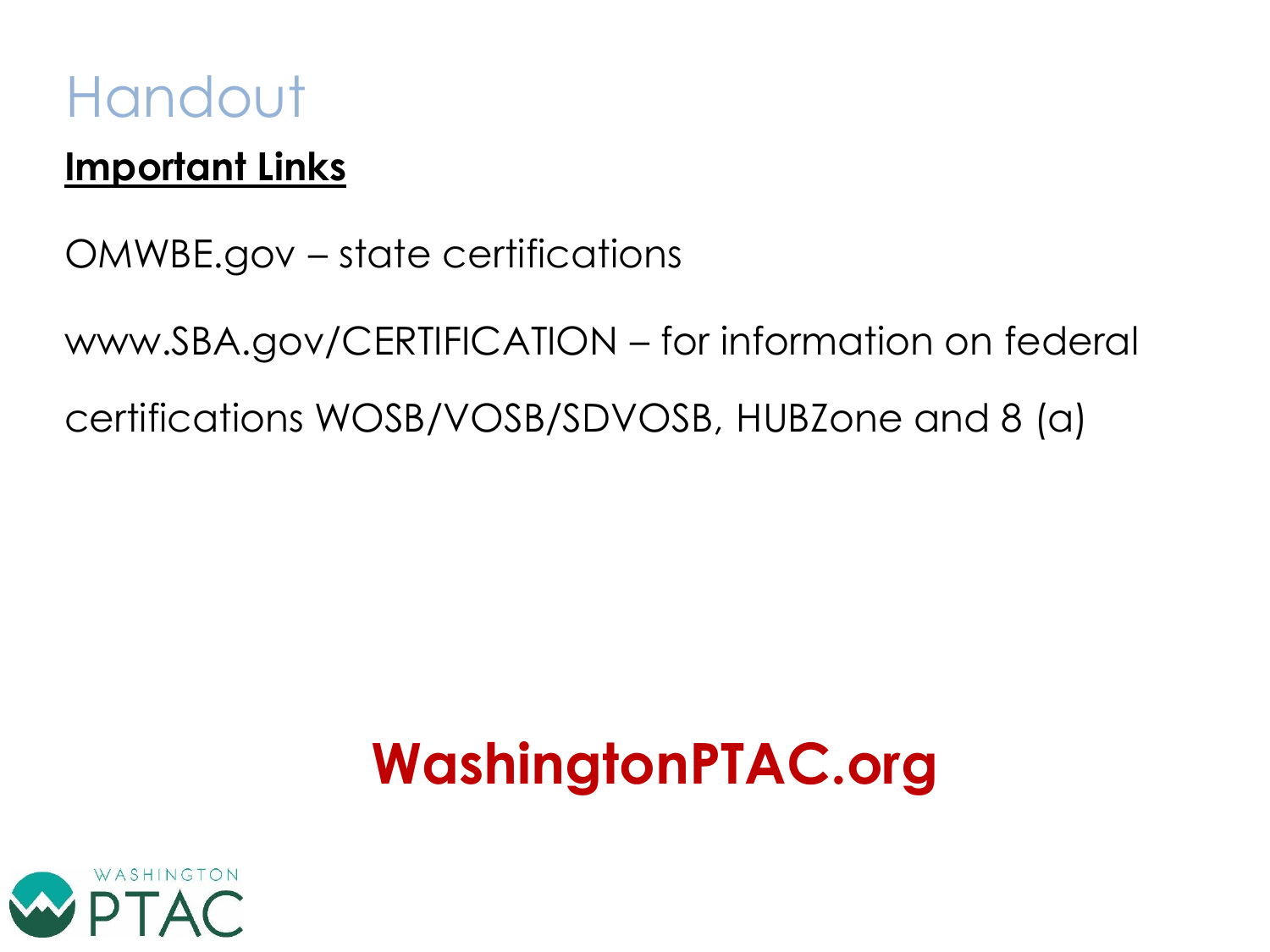# ➢ Is Government Contracting for You??

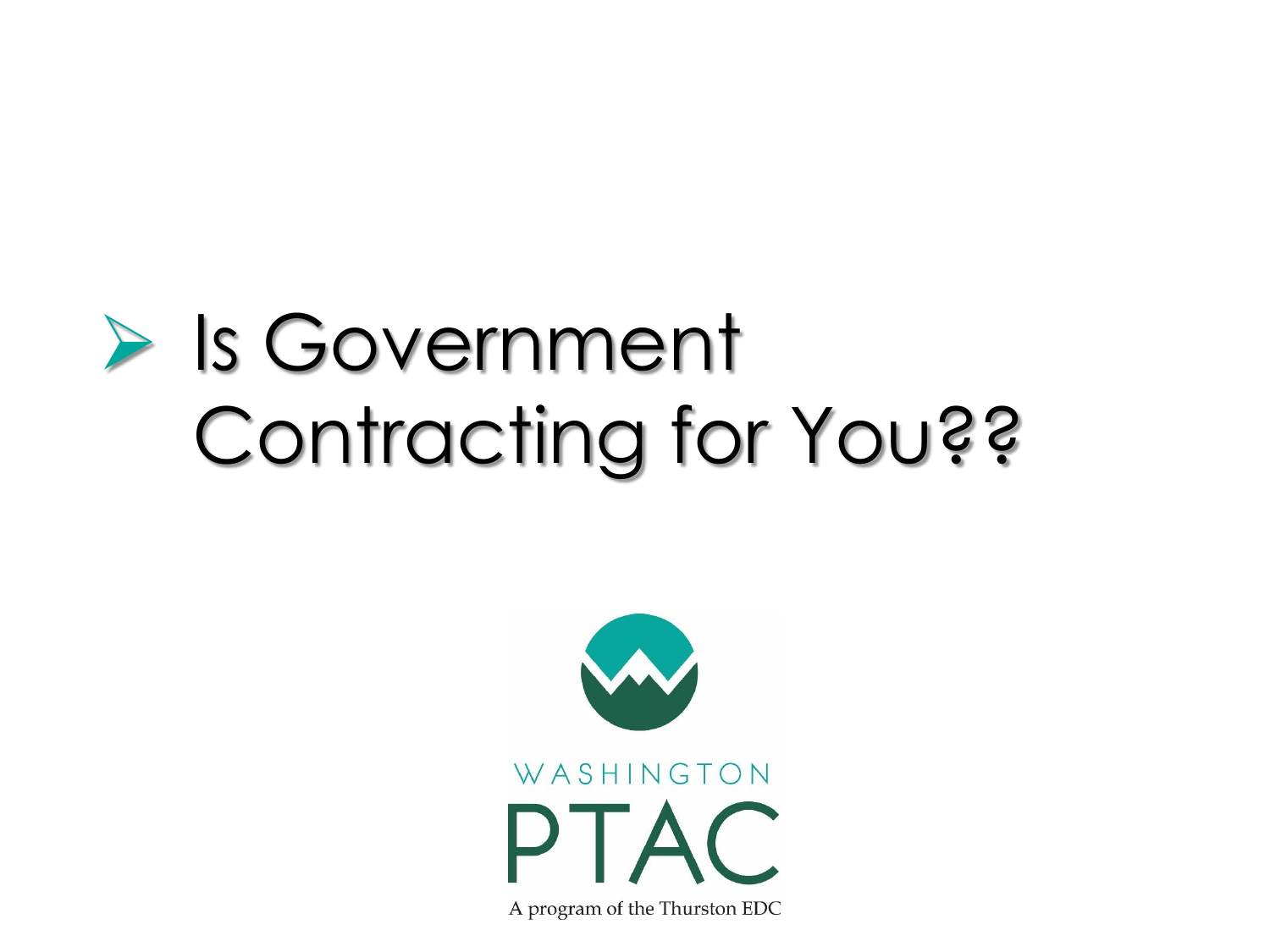### Self Assessment Time



Are you **ready to compete**?

Do you have past performance in the commercial or private sector?

Do you have the time and resources to commit to the process?

Are you financially stable?

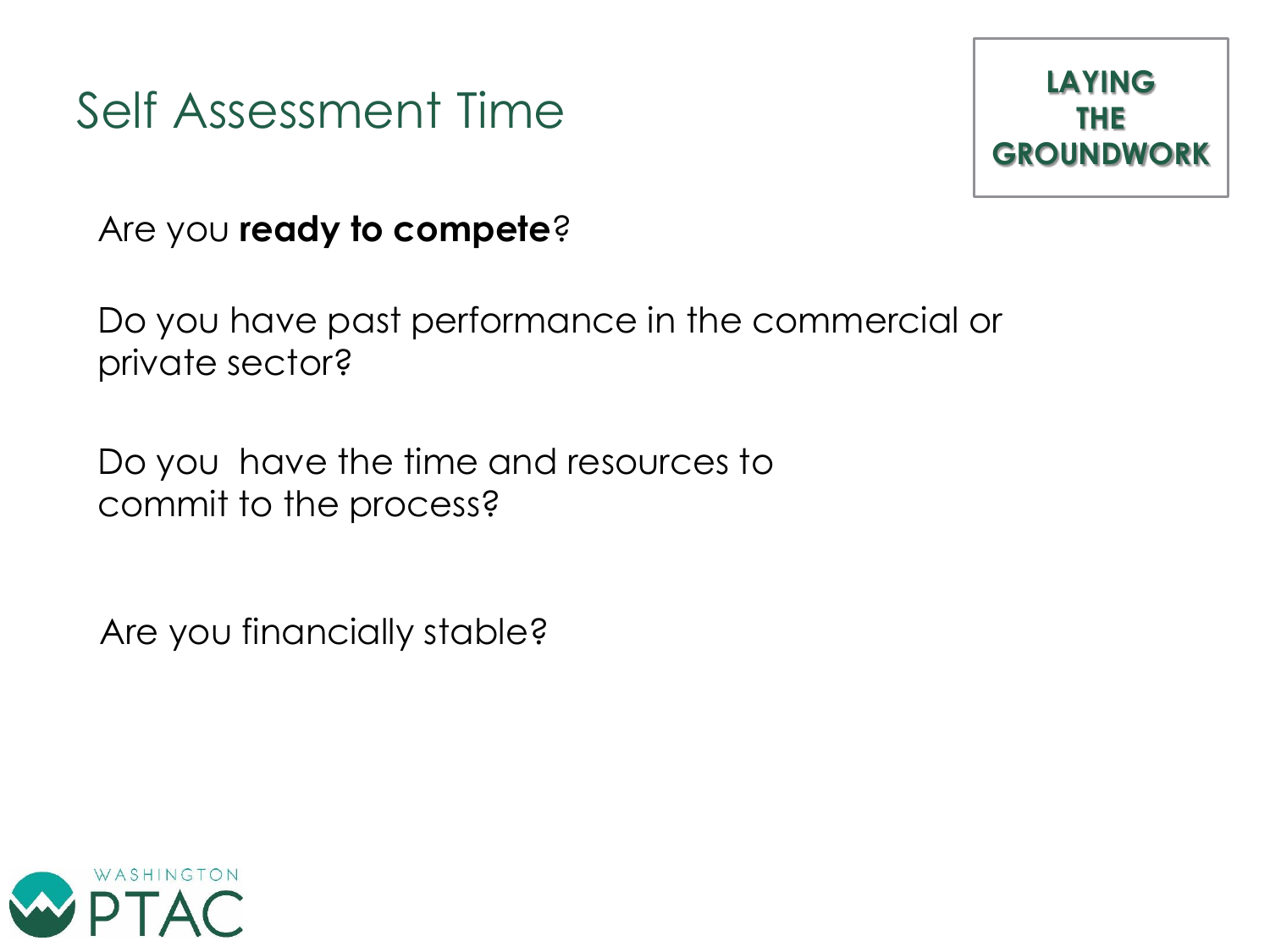### Handout

#### **BEST AVENUE FOR SUCCESS IN GOVERNMENT CONTRACTING**

- Create a solid business plan
- Have 2 years experience in the commercial market
- Create a government Target Market plan by answering: Who am I selling to? What do they buy? How do they buy it?
- Have strong cash flow, line of credit, and/or loan in place (be able to cover expenses for 3-6 months)

**ANY QUESTIONS? Contact your local PTAC Counselor or attend one of our advance trainings!**

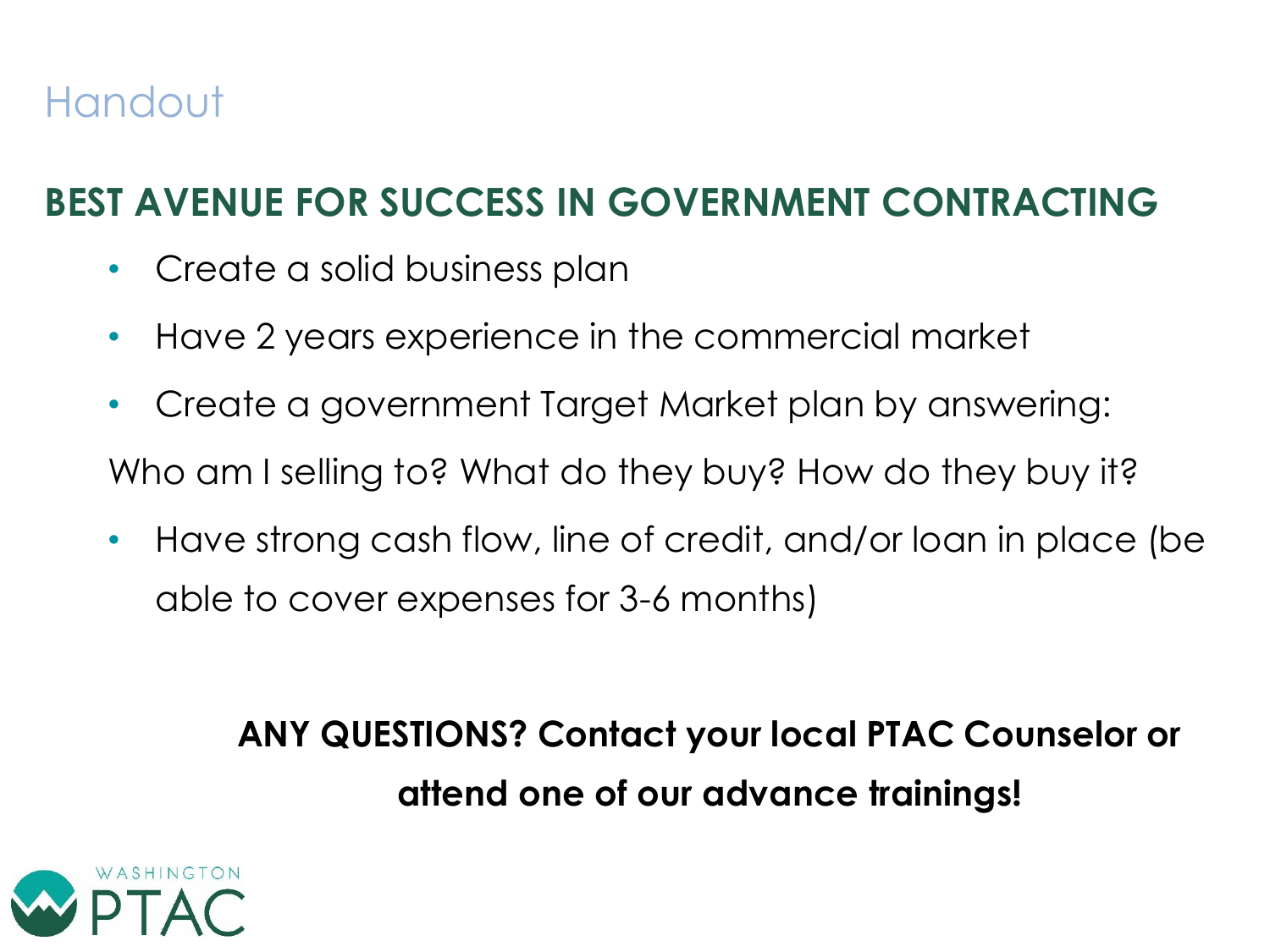# ➢ Next Steps and Resources

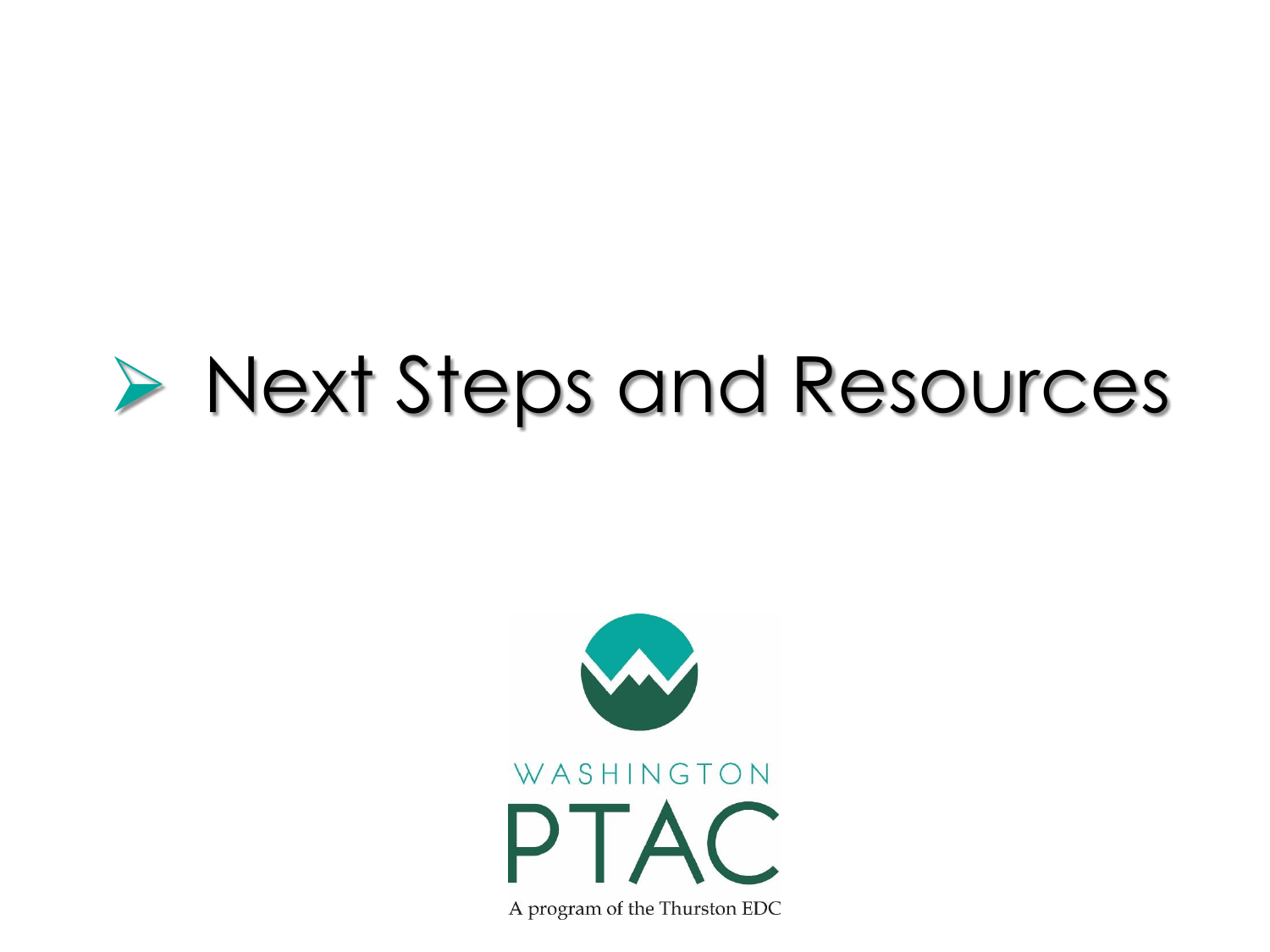#### *If you are….*

- In the conceptual stages of business
- Have less than one year in business
- Are not financially secure

*You may want to:*

• Meet with the EDC resource partners (SCORE, SBDC, WCWB) in order to secure more commercial work before going into government contracting

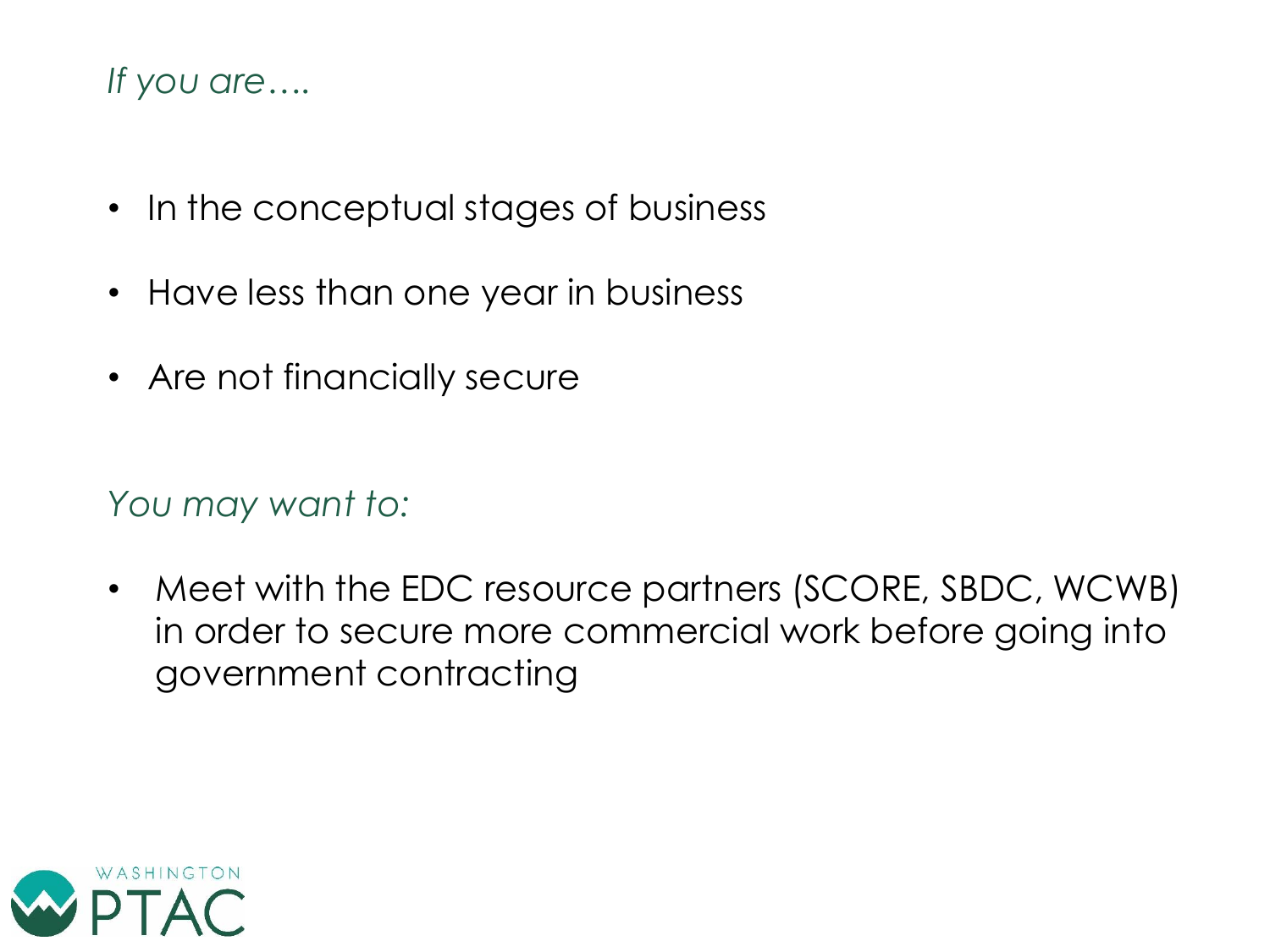#### *If you are….*

- A legally established business
- Experienced in the current business
- Ready to explore government contracting further

*You may want to:*

• Meet with a PTAC counselor to learn about your opportunities in government contracting.

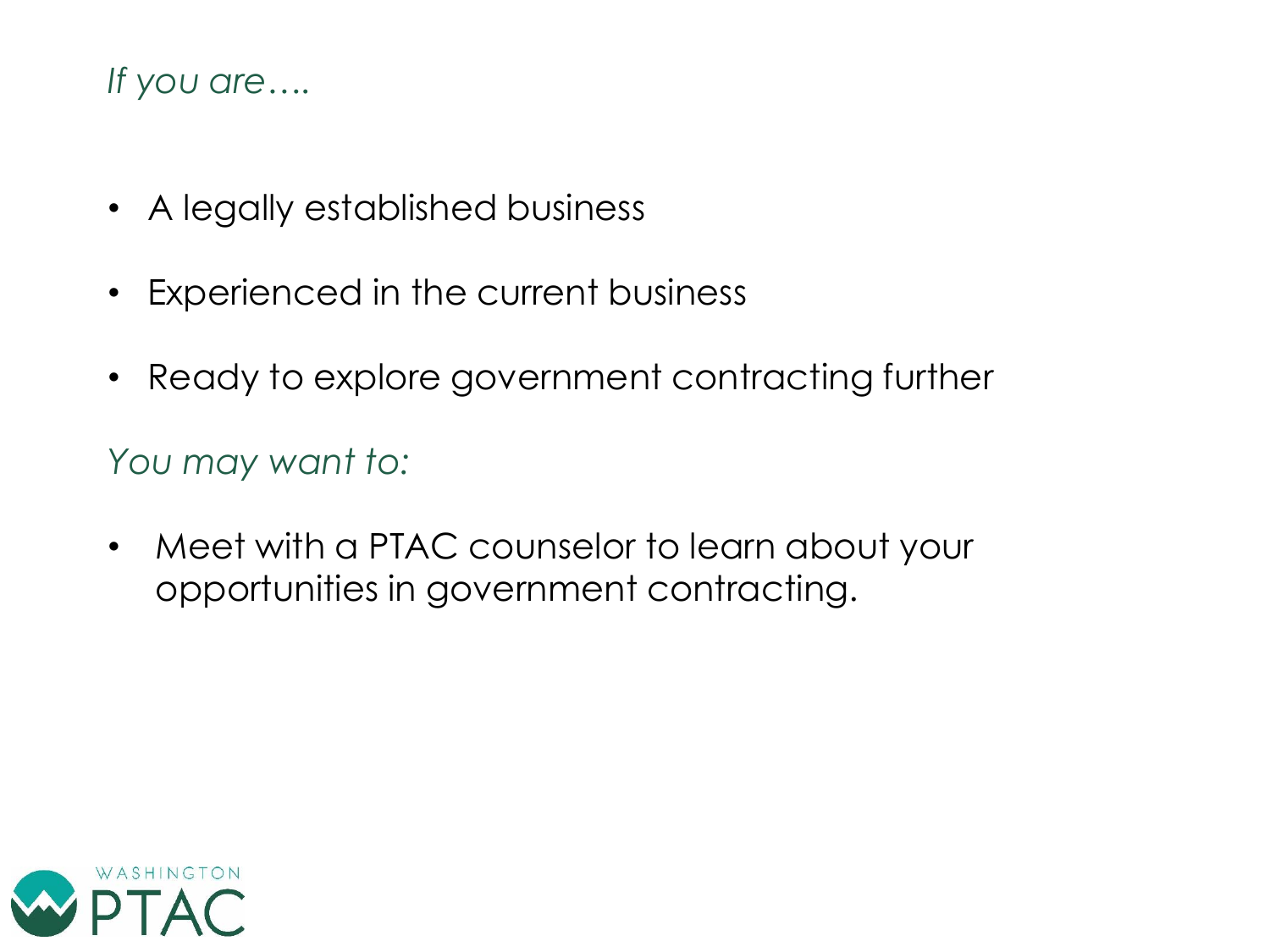# ➢Introductions and Q&A

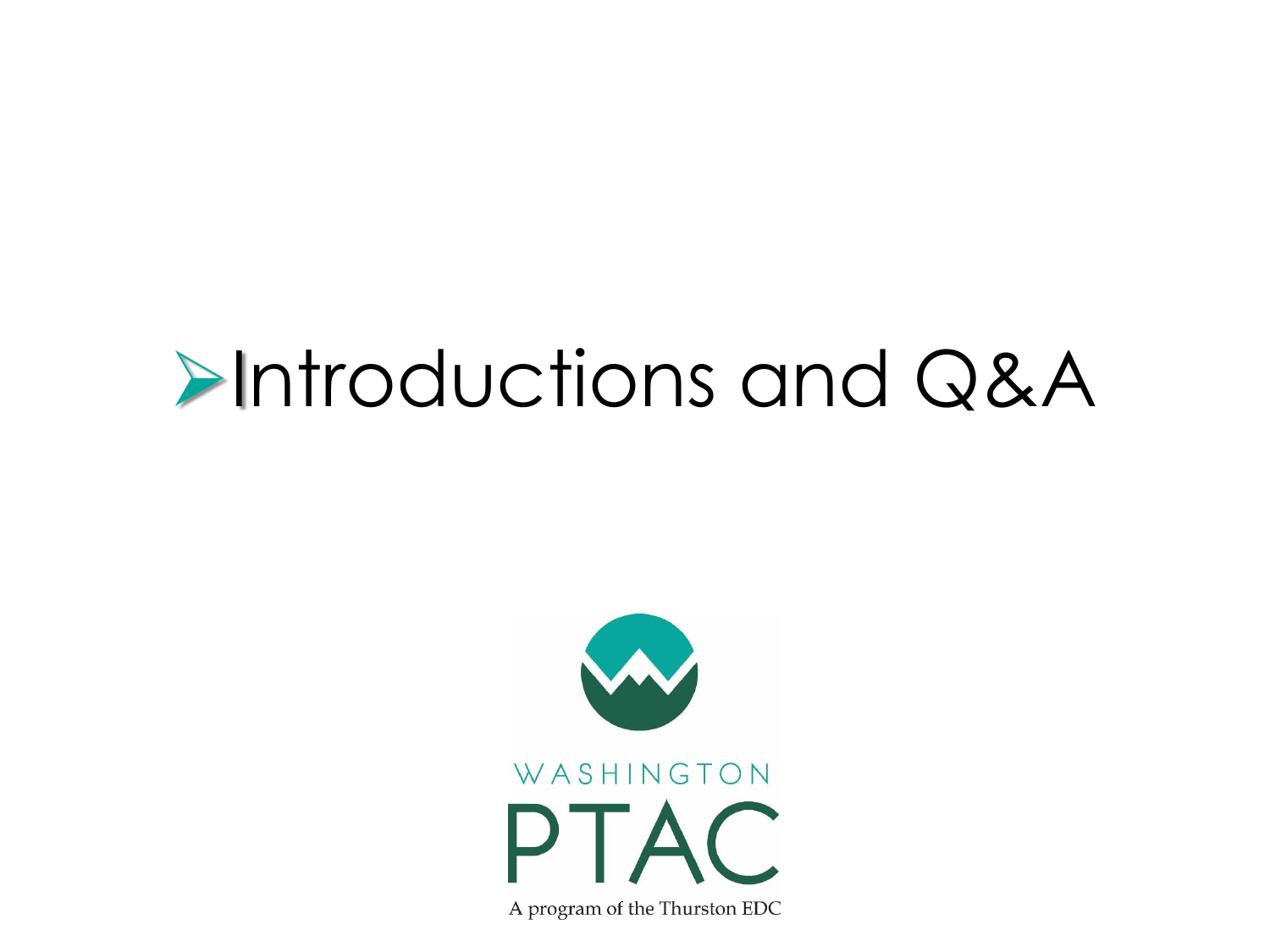# ➢ Want to set up an appointment?

Kate Hoy, [khoy@thurstonedc.com](mailto:khoy@thurstonedc.com) 360-464-6042

[www.washingtonptac.org](http://www.washingtonptac.org/)



# WASHINGTON DTA

A program of the Thurston EDC